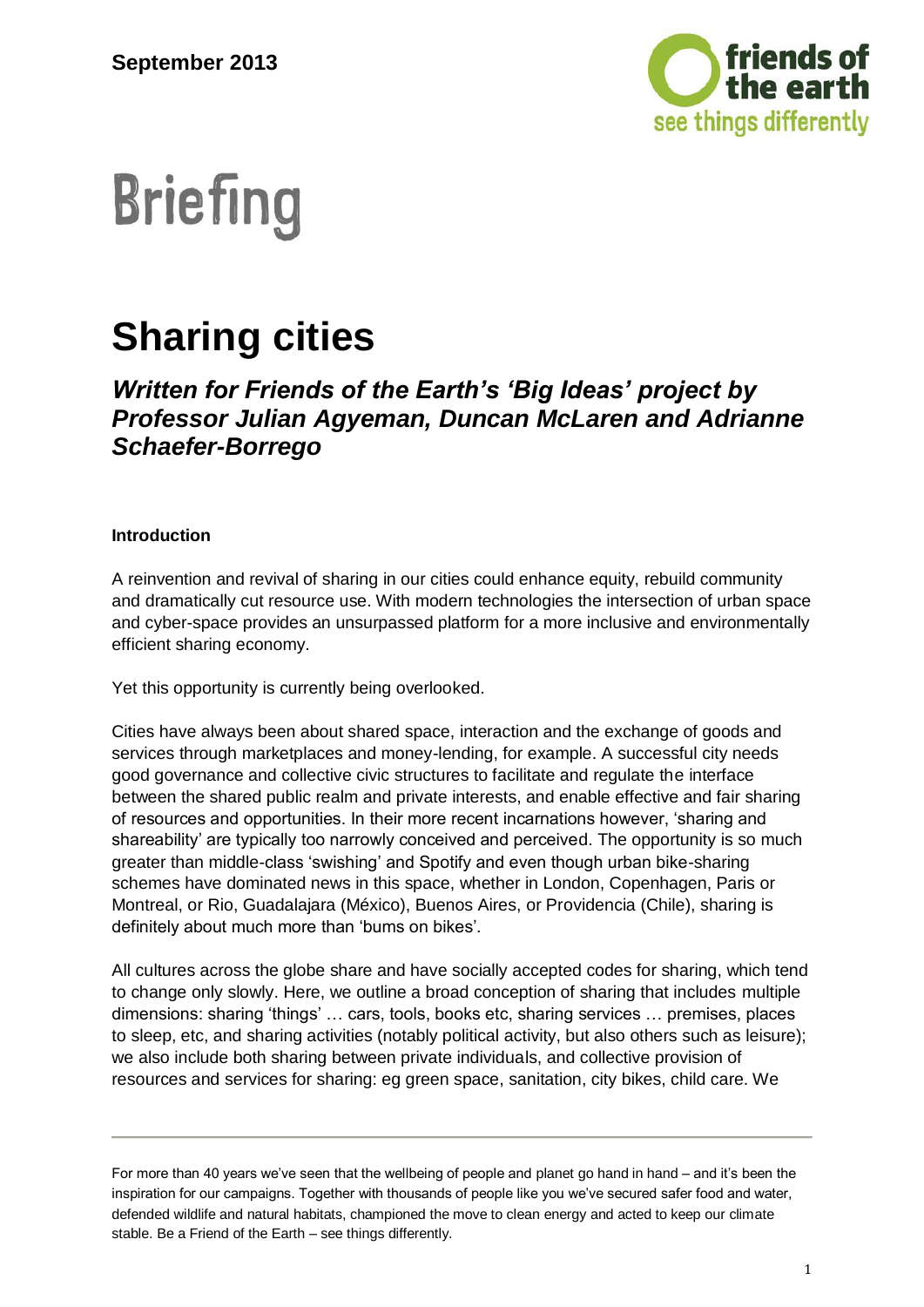

recognise that sharing can be material or virtual, rivalrous<sup>1</sup> or non-rivalrous, of consumption (eg digital music) or production (eg community gardens) and either simultaneous (eg green space) or sequential (eg recycling material).

|                   | <b>Things</b>          | <b>Services</b>                          | <b>Experiences</b>            |
|-------------------|------------------------|------------------------------------------|-------------------------------|
| <b>Individual</b> | Swapping, bartering    | Ride sharing, AirBnB                     | Skill sharing                 |
| <b>Collective</b> | Car clubs, tool banks  | Child care, Credit<br>Unions, time banks | Sports clubs, social<br>media |
| <b>Public</b>     | Libraries, Freecycling | Health services,<br>public transit       | Politics, public space        |

**Figure 1: The broad territory of sharing**

Tensions between private interests and the shared public realm are nothing new in cities around the world. In the modern era we see, for example, gated communities; guarded shopping malls with dress-codes; conflicts between squatters and developers, and competition for road space between private and shared transport.

This paper highlights the importance of the shared public realm in the history and development, and more recently, in the re-imagining of politics. We argue that the neoliberal, hegemonic model of development in the modern world prioritises private interests at the cost of shared interests. Instead, we suggest that a cultural rebalancing is overdue: one that gives much greater recognition and credit to the shared public realm in our cities (both physical and metaphorical); one that supports a revival of 'conventional' sharing - namely of the city as a whole as shared space - as well as a blossoming of novel forms of sharing; and one that recognises and affirms the ways in which the opportunities afforded to individuals in cities are founded on the collective efforts and actions of whole communities<sup>2</sup>.

To demonstrate the opportunity in sharing, after a brief consideration of the historical roots and development of sharing, this paper explores four key questions:

- $\bullet$  what is currently or could be shared;
- why is sharing desirable;

- what enables and drives sharing; and
- what opportunities are there to both enhance sharing and overcome barriers to it?

 $1$  Rivalrous goods or resources are those where use by one person excludes use by another (at least at the same time).

 $<sup>2</sup>$  We share the view that entrepreneurs do not build businesses alone, nor parents raise children in isolation</sup> from the wider community. Regardless of the national culture, both are always forms of collective, coproduction.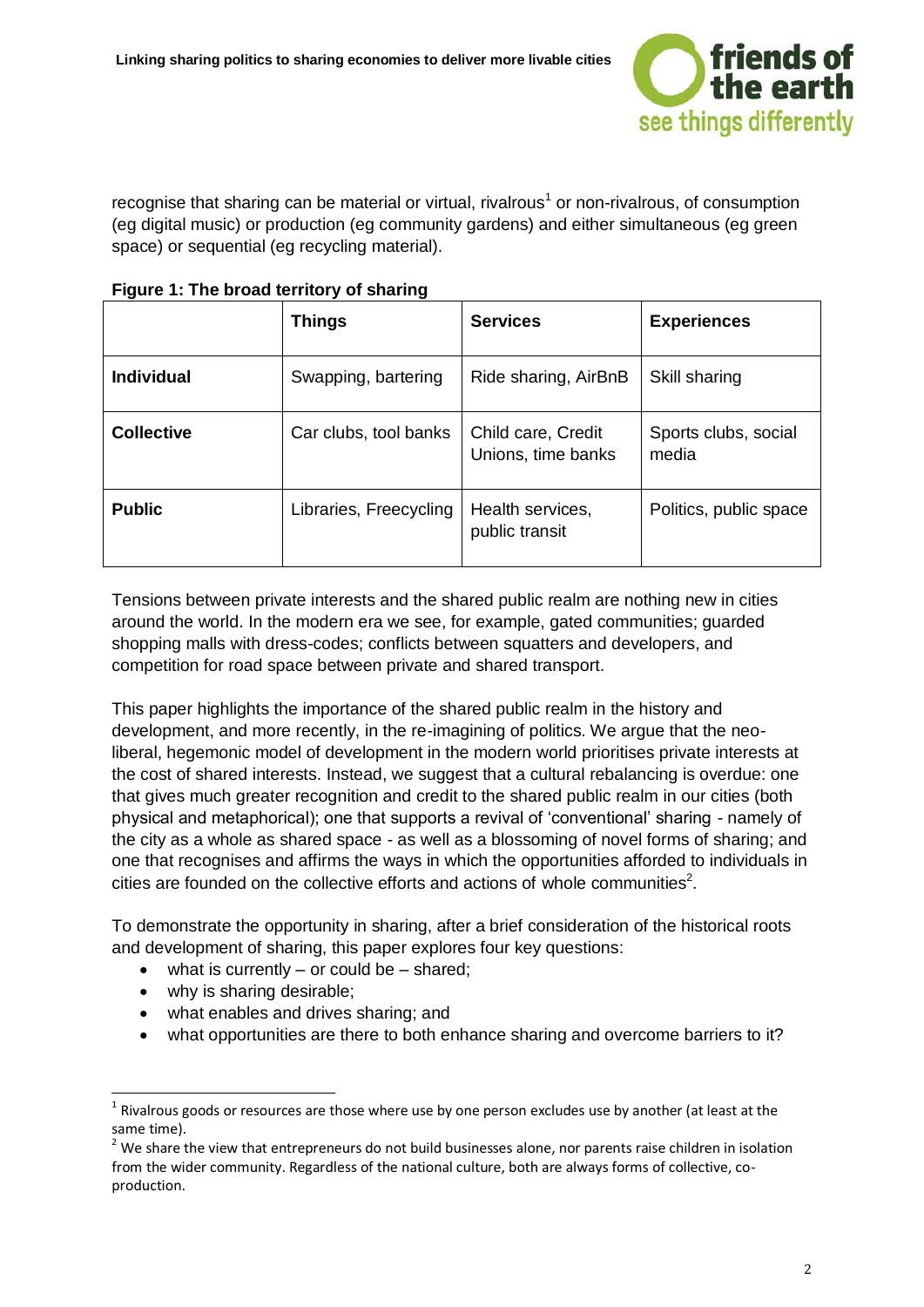

#### **The roots and development of sharing**

Sharing is, by all accounts, an evolutionary trait (Schmidt *et al* 2011). Shared efforts allowed our ancestors to band together to hunt, farm and create shelter, and altruism arose naturally from repeated interactions in such collective groups where reputation matters (Ridley, 1996). Hunter-gatherer societies depended on sharing and cooperation and this behaviour instilled a natural preference for fair shares and broadly equal outcomes (Tomasello and Warneken 2008).

In practice though, sharing is also strongly influenced by cultural learning. In the West, infants and toddlers have been found to understand, but not actively apply, principles of sharing (Smith *et al* 2013). Children learn to practice sharing as they get a little older (Belk 2007). Children aged as young as seven purposefully seek equal distribution of resources among their classmates, rather than taking a larger share for themselves<sup>3</sup>. In Eastern cultures, it appears that children exhibit altruism very early, and subsequently become more concerned with reciprocity and reputation later in youth, in order to avoid being exploited (Tomasello et al 2008)<sup>4</sup>. Other authors contrast individualistic and collective cultures according to the sources of status and identity – put crudely, individualistic cultures value *things* and collective ones *relationships* (Gabriel 2013). Unsurprisingly, collective cultures appear to exhibit higher levels of sharing behaviours.

An apparent historical decline in sharing (in western societies) has been associated with the development of consumer capitalism and the growth and promotion of a culture of individual self-reliance (Ivanova 2007). The development of advertising targeting - and recreating - an individualistic model of the self, has transformed consumption patterns (Gabriel 2013). Belk (2007) notes an 'over-privatization' of many belongings to the point where Americans do not even need to share much within their own families, much less with other members of their communities.

Sharing theory suggests that one reason individuals may collectively assume the cost of a particular item or resource is because they cannot afford it individually (Volkner and Flap 2007), so wealth may reduce sharing (Crocker and Linden, 1998). But there is a big downside to the loss of this type of sharing. Those who have fewer resources – and more sharing - have more social contacts with their neighbours and within their community, and those with more resources have less (Volkner and Flap 2007).

In the last century cities have experienced the increasing privatization of public spaces, especially after the 1980s 'neoliberal onslaught,' which brought a '*trenchant reregulation and redaction of public space*' (Low and Smith 2006, 1). Gabriel (2013) also identifies a post-war process of 'commercialization' of public space running alongside the growth of individual consumerism in the US and other western societies. These processes have transformed the nature of public space - away from shared political or citizen activities, and the collective consumption of – for example – public leisure facilities, with negative consequences for

 $<sup>4</sup>$  In some cultures, like the Australian Aborigines, children learn sharing both from a much younger age, and in</sup> a more intense way, than they ever 'learn' ownership (Belk 2007).

 3 Studies cited by Tomasello and Warneken (2008)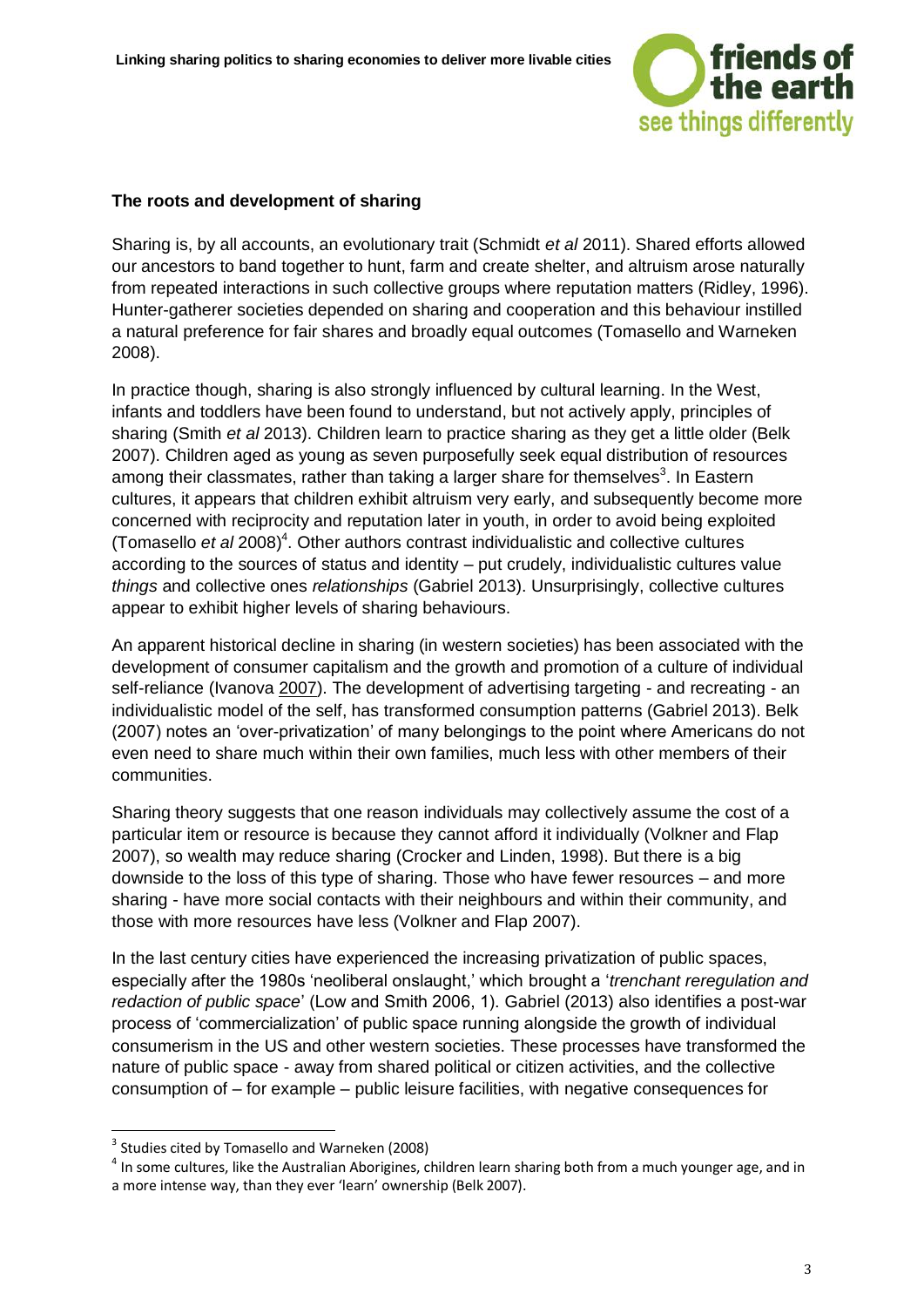

wellbeing. Gabriel highlights how this has contributed to the unhealthy predominance of individualist consumer identities in modern societies<sup>5</sup>. We might also attribute stalled or declining happiness and wellbeing in wealthier societies – in part – to the decreasing community solidarity and human interaction arising as both private and public sharing declines.

#### **What is being shared**

The city is not just a venue for the sharing of spaces, 'things' and services, but is historically a shared entity in itself; the product of shared creation or co-production<sup>6</sup>. Historically, provision of both public spaces and public goods such as sanitation, public health and education has been key to urban development (Harvey 2012). . These shared spaces, services and goods contribute greatly to the urban commons, co-produced through collective and political action by citizens and decision-makers.

Sharing, as defined by Belk (2010) is the "*act and process of distributing what is ours to others for their use and/or the act and process of receiving or taking from others for our use.*" Belk (2007) includes as 'sharing' voluntary lending, pooling, allocation of resources, and authorized use of public property, but excludes contractual renting, leasing or unauthorized use of property. We suggest that such a tightly constrained definition could be unhelpful. Many formal sharing schemes – for both goods and services - involve formal or informal contracts (for example through membership of car-sharing or film rental services). Perhaps more importantly, sharing on the margins of legality, such as squatting, is a feature of sharing systems motivated by equality and justice, which is equally important to the 2050 goal as environmental sustainability.

Botsman and Rogers (2010) include bartering, lending, renting, gifting, and swapping under the generic term 'collaborative consumption', which they divide into three categories; 'product service systems', 'redistribution markets', and 'collaborative lifestyles'. Product service systems allow companies or organizations to offer the utility of a product – such as a car - as a service without the need for ownership. Redistribution markets are defined as those which direct pre-owned and unused goods to places where they are needed. Lastly, collaborative lifestyles are defined as those where people with similar needs or interests band together (physically or virtually) to share and exchange less-tangible assets such as time, space, skills, and money<sup>7</sup>.

Lamberton and Rose (2012) also develop a typology of sharing (Figure 2) which distinguishes the 'goods' being shared by the extent to which they are rivalrous (where one

 5 Editor's note: Shifts in identity associated with consumer capitalism are to be explored in more detail as a companion topic in the 'Big ideas change the world' series.

<sup>&</sup>lt;sup>6</sup> Loosely based on the NESTA/NEF definition for co-production of public services, we see co-production more broadly as producing and delivering goods and services in a reciprocal relationship between producers and users; recognising the resources that citizens already have, and delivering spaces, services and goods *with* rather than *for* users, their families and their neighbours.

 $<sup>7</sup>$  These categories easily blur into one another where different models of provision may be used to deliver the</sup> same end service.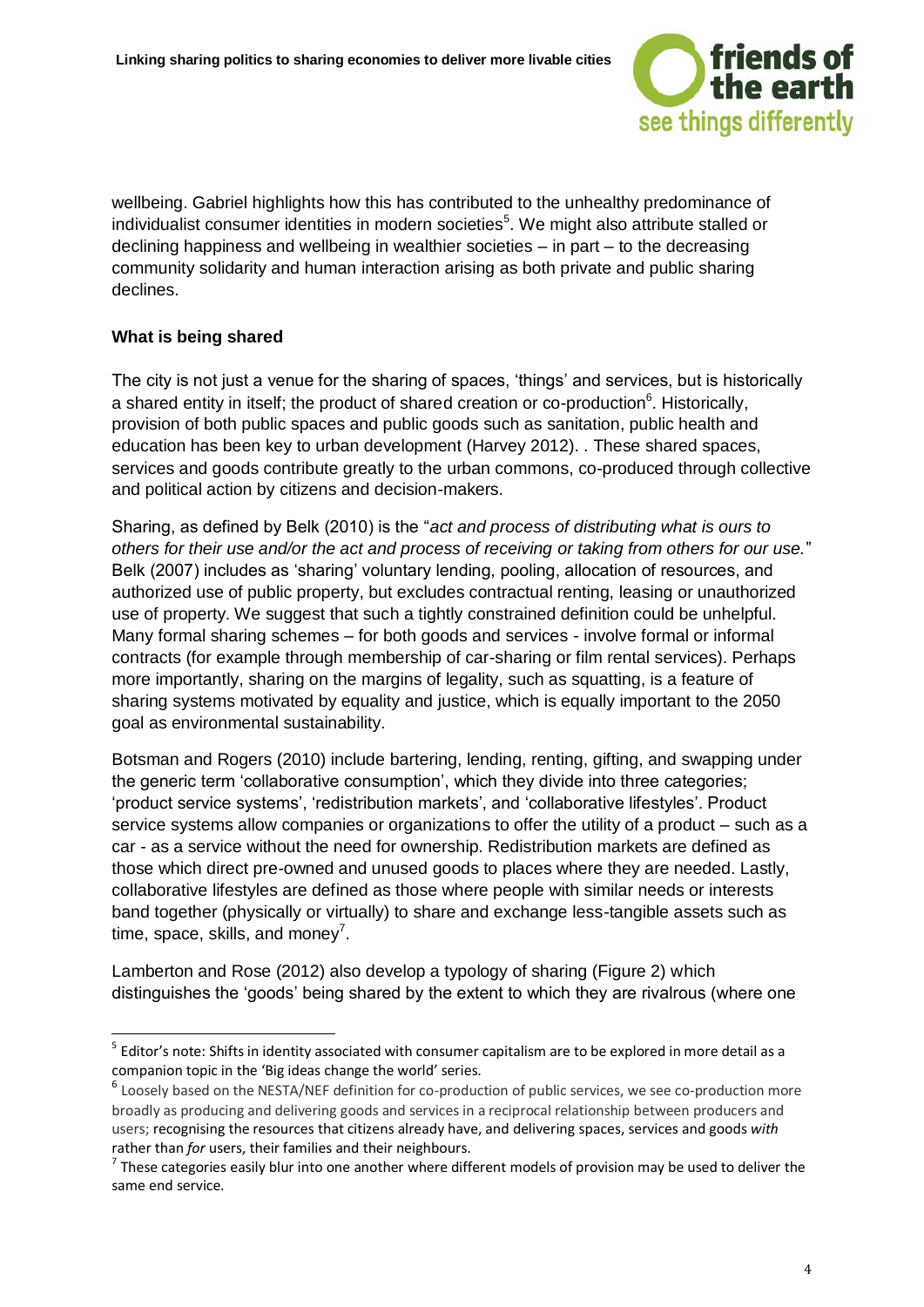

person's consumption prevents another from consuming the same good), and/or exclusive (where use is limited to a particular group by some other mechanism).

|                       | <b>Lower exclusivity</b>                                                 | <b>Higher exclusivity</b>                                            |
|-----------------------|--------------------------------------------------------------------------|----------------------------------------------------------------------|
| Lower rivalry         | Public goods<br>Eg public parks, open source<br>software                 | Club access<br>Eg country clubs, gated communities                   |
| <b>Higher rivalry</b> | Rental and reuse <sup>8</sup><br>Eg toolbanks, Freecycle, car<br>sharing | Closed commercial<br>Eg HMOs, frequent flyer mile<br>sharing schemes |

**Figure 2: Shared goods typology (**based on Lamberton and Rose, 2012)

While these definitions and categorisations are helpful, they are rather narrow for our purposes. The *collective commons* of physical and virtual public spaces and services might be included in the low rivalry / low exclusivity quadrant of Lamberton and Rose's classification, but it is not present in Botsman and Rogers' categories. In Figure 3 we suggest it might be added – as a space in which we typically consume communally rather than collaboratively. Moreover, while Botsman and Rogers helpfully distinguish sharing resources that are produced *individually* (or by organisations) from those produced collectively and collaboratively in *peer-to-peer* networks, and Lamberton and Rose contrast shared *consumption* opportunities by their exclusivity, neither consider the *communal, collective production* that characterises the collective commons.

Figure 3 (our 'sharing spectrum') broadens Botsman and Rogers' categorisation in both directions, incorporating aspects of co-production, as well as collaborative (or co) consumption; and more importantly also collective political participation and the shared processes and services that it produces. It highlights that a focus on goods and services can miss opportunities to share both *inputs* to the economy such as materials and water, and the *outputs* that people really value - the wellbeing obtained from our activities, and the capabilities (or real freedoms) to participate in society that we all seek $9$ .

 $^8$  Lamberton and Rose call these 'open commercial goods', but the category encompasses much not-for profit sharing.

<sup>&</sup>lt;sup>9</sup> We deliberately use Amartya Sen's term 'capability' here to describe the fundamental things we value as humans, and that by sharing, we can best ensure all humans can enjoy.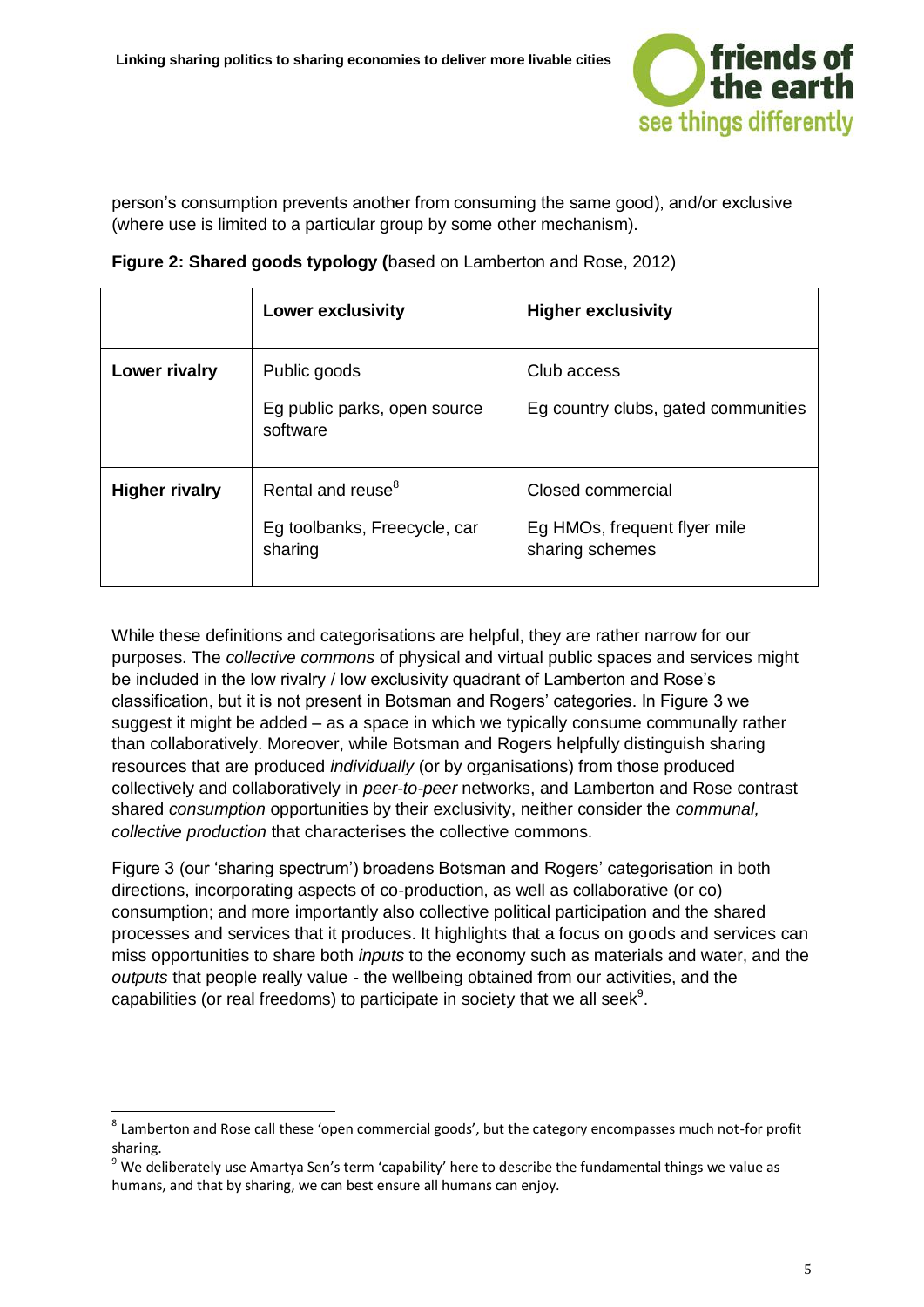

#### **Figure 3: The sharing spectrum**

| <b>What is</b><br>being shared  | <b>Concept</b>              | <b>Examples</b>                                          | <b>Participants</b><br>(typically)                     |
|---------------------------------|-----------------------------|----------------------------------------------------------|--------------------------------------------------------|
| <b>Material</b><br>tangible     | Recovery and<br>recycling   | Glass and paper<br>banks, scrapyards                     | Many suppliers,<br>few users                           |
| <b>Product</b>                  | Redistribution<br>markets   | Flea markets, charity<br>shops, freecycle                | Single provider to<br>single user                      |
| <b>Service</b>                  | Product service<br>systems  | Zipcar, Netflix, fashion<br>and toy rental,<br>libraries | Single provider to<br>many users                       |
| Wellbeing                       | Collaborative<br>lifestyles | Errand networks, peer<br>to peer travel (eg<br>AirBnB)   | Many single<br>providers to many<br>single users (P2P) |
| Capability<br><i>intangible</i> | Collective commons          | The internet, safe<br>streets, participative<br>politics | Collective<br>providers to<br>collective users         |

Cities have always been dependent on sharing. Next we explore four dimensions of urban sharing which rely on and help define the collective commons of the city: exchange of goods and services, the public realm, infrastructure and environmental resources.

#### *The city as a place of exchange*

Within the walls of early cities lay the streets, markets and an economic system whose foundations were set by the end of the Middle-Ages. Public services were integral to the urban model: for example, urban governments ensured food supply for their residents through city owned-mills and granaries.

By the end of the Middle-Ages, urban areas were already centres for exchange, including local, regional and long-distance trade (Mumford 1961) as well as of secondary-sector manufacturing (Freidrichs 1995). What set the urban economy apart from the rural was the transfer of goods, services or labour in exchange for money, rather than transfer by appropriation, or through informal exchange and bartering. While this shift might seem to mark the end of previous forms of sharing, markets are in some respects just a more formalised way of sharing skills and resources, while – more importantly - the market itself, and the rules of exchange, are collaborative, shared projects.

Cities have long also hosted financial functions such as banking, alongside mercantile and industrial interests. In all these respects too, cities have always relied on collective and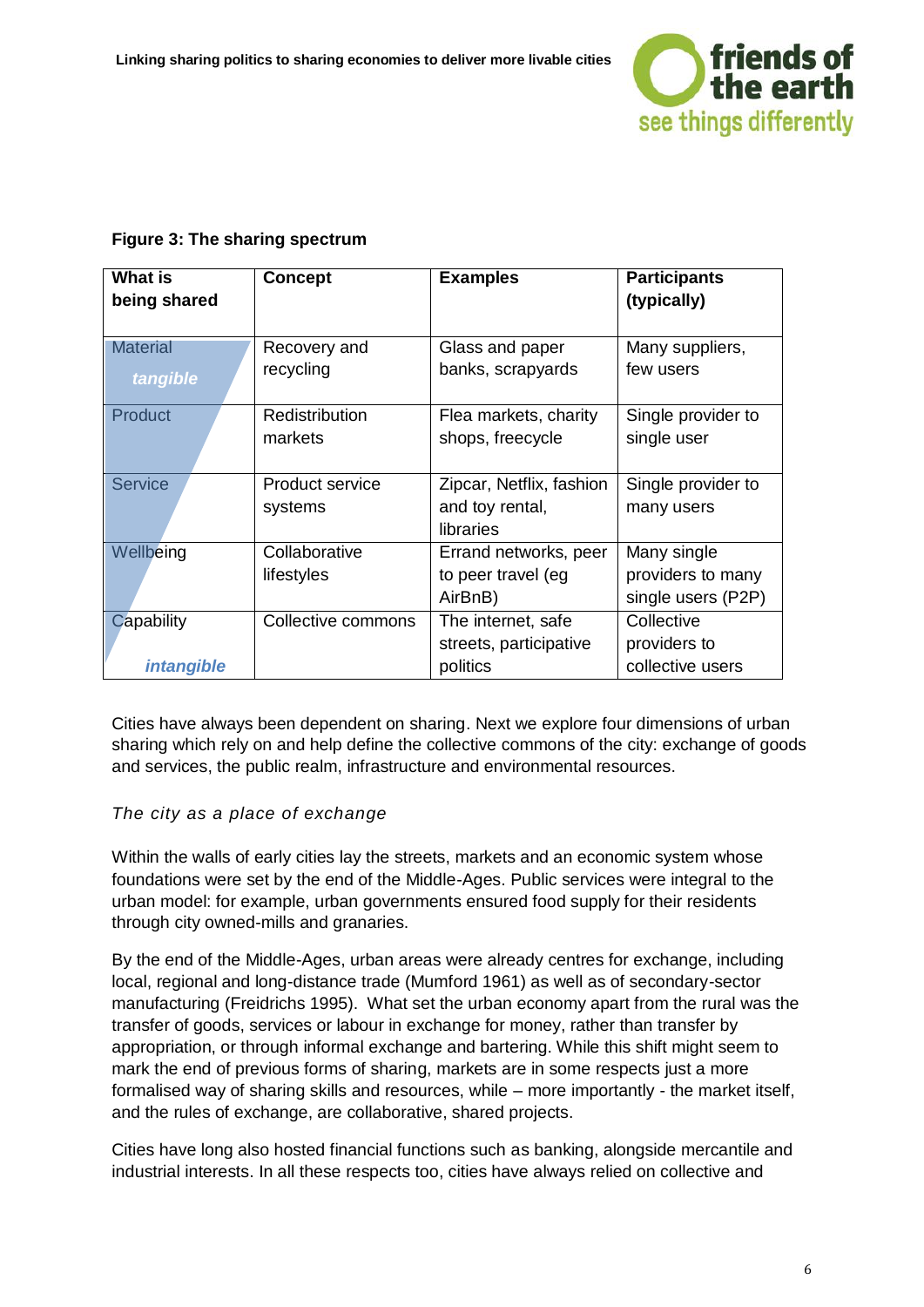

collaborative activities – albeit ones that have underpinned the development of commercial models of market exchange that have largely displaced sharing behaviour, both economically and politically.

But new models of collective consumption and co-production that are less commercial, and more deliberately collaborative are emerging strongly in the 21<sup>st</sup> century city. Initiatives to reclaim urban space for food production, especially those aimed at increasing food security among low income and minority neighbourhoods, low-cost transportation options like car sharing and bike sharing programs, as well as tool sharing, and other community-use centres are all contributing towards a re-definition of the function of cities as places for sharing and exchange.

#### *The city as 'polis'*

The earliest origin of cities is arguably as centres of political power in the combination of temple and city hall (Wheatley 1971), but cities are also the cradle of democracy – not only in ancient Greece, but more generally: as the Germans say "*stadluft macht frei*" (city air makes (one) free).

The role of public urban space in the historic formation of both culture and political progress cannot be overlooked. During the Renaissance cities became sites for gatherings, discovery, expression, and political participation (Amin 2008).

Public urban spaces however, are not all the same. Space can be used for *security*, for *resistance*, or for *possibility* (Agyeman, 2013*)*. In terms of *security*, he contrasts 'inclusive' and 'exclusive' urban spaces (Shaftoe, 2008). Inclusive spaces are the aim of '*the New Urbanists, Urban Villagers and 24 Hour City people who want to "crowd out crime" through mixed use and maximizing activity in public areas.*' (p16) Exclusive spaces, in contrast, are the domain of 'the "designing out crime" proselytisers who seek closure and limitation of use of spaces.' Beijing's Tiananmen Square, Cairo's Tahrir Square were spaces of *resistance as*  were the streets, plazas, and squares in Libya, Bahrain, Syria, and Yemen, among other Middle Eastern countries, where citizens gathered to protest against long-standing repressive regimes. In 2011, a gendered focus took hold in Toronto, as the Slut Walk phenomenon grew out of a careless and crass comment by a Toronto police officer to students at York University. *Possibility* is where the fullest expression of the human spirit lies. Through various methods of urbanism – guerilla, DIY, tactical, pop-up, and open-source to name a few – city dwellers are reimagining and redefining their environments. Rather than accepting places as they 'are,' they are redefining what they can 'become' (Massey 1995). Indeed, *space as possibility* is another way of framing a 'Right to the City', a recognition of Harvey's conclusion that such a Right should be seen not as "*an exclusive individual right, but a focussed collective right*" (2011, p137).

Most recently, Los Indignados in Spain, and the Occupy movement which began in 2011 as a response to extreme wealth disparity (99%/1%) in the US, garnered support by gathering in POPS (privately owned public spaces) such as Zuccotti Park, NYC, public spaces such as Dewey Square, Boston, and as in the case of Canary Wharf in London, in private spaces.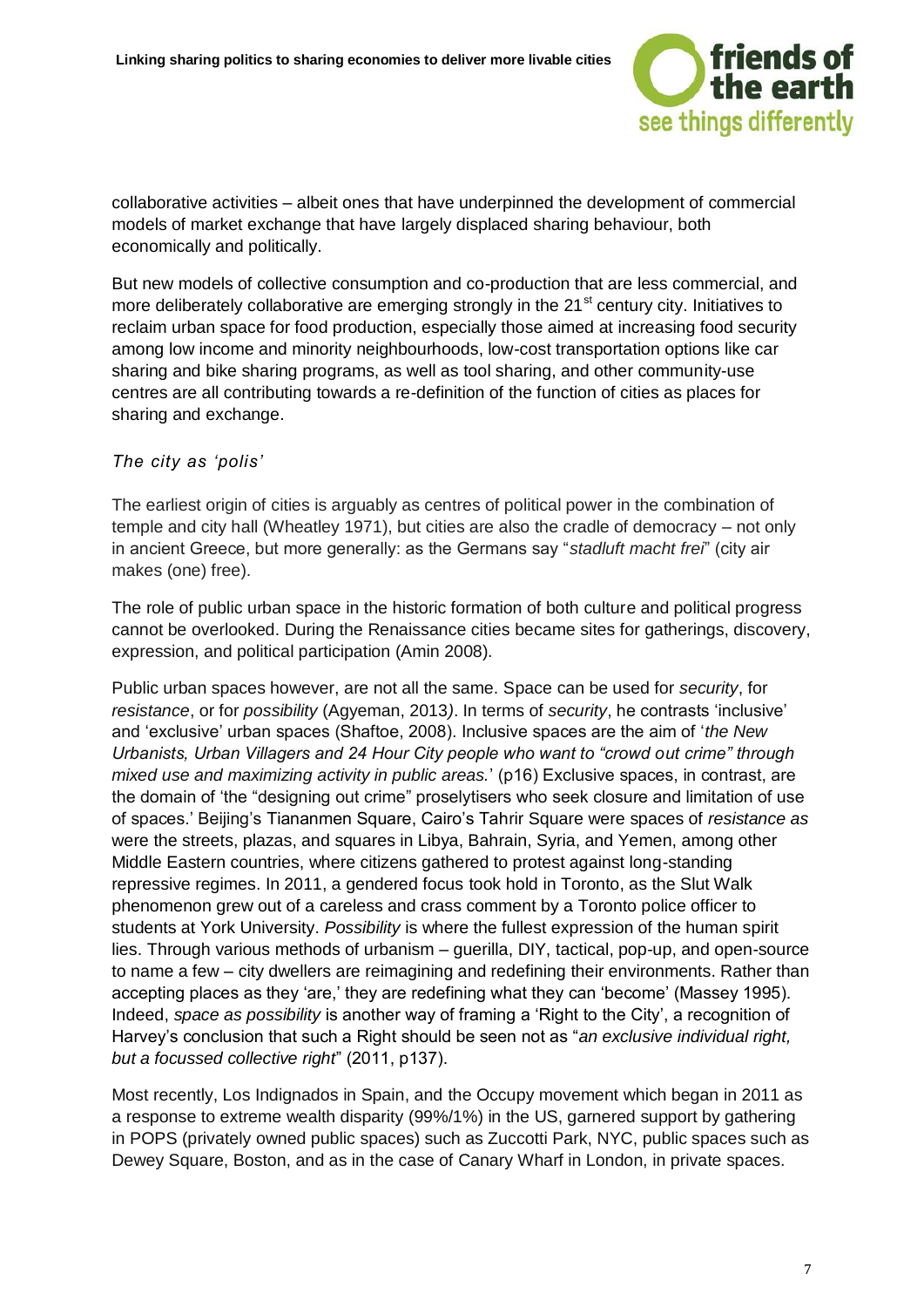

The Occupy London plan was however foiled by a High Court injunction in 2011, calling in to question the changing role of public space and its increasing privatization.

Since 2011, several uprisings have been catalyzed around the world where citizens reclaimed public space as a symbolic means to revolt against unjust power dynamics (Samir El Khatib 2013; El Sadek 2011). These uprisings included those in Tahrir Square of Cairo in both 2011 and more recently in 2013 and that in Gezi Park in Istanbul in 2013. The high density of wired and wireless connections to virtual space in cities reinforces the more conventional opportunities for political assembly in the physical public spaces of the city, effectively multiplying the challenges to power and injustice that such social uprisings create. The state is confronted by virtual assembly and physical assembly simultaneously, and despite growing powers of cyber-surveillance and collaboration by corporate providers, the very multi-dimensionality of these new spaces makes them more durable venues for protest.

The density and diversity of cities also creates the spaces in which artistic or musical counter-cultures can flourish. The physical clustering and interaction, and sharing of ideas and agents for example, helps stimulate new artistic and cultural movements. Such artistic counter-cultures have formed a vibrant part of public political activity from the Situationist International's art of spectacle in the time of the Paris Commune, through to the counterculture of New York's Soho, and Berlin's squatted artistic centre the *Kunsthaus Tacheles<sup>10</sup>* . As Harvey (2012) puts it, effectively bringing together identity politics, anti-capitalism and 'the Right to the City' movement, "*striving for a certain kind of cultural autonomy and support for cultural creativity and differentiation is a powerful constitutive element in these political movements*" (p111). Of course, as Harvey recognises, and Gabriel (2013) too, these counter-cultures are typically assimilated into or co-opted by the mainstream of consumer capitalism - which has also mobilised more formal public art and museums as a reformist institution (Mitrache 2013); but without the sort of cultural spaces the city offers, the hope of truly transformative political movements is lost.

#### *Shared use of infrastructure and services*

-

Ask any incomer what are the 'pull factors' which draw them to a particular city and  $$ besides job opportunities - they will likely mention things like healthcare, childcare, education and libraries, and public transport; all services which are harder to provide at scale in rural areas, especially in less developed countries. Perhaps less visible, but equally critical infrastructures such as water and power supply and sanitation are also provided more efficiently in dense urban areas.

The history of childcare, healthcare and education as elements of the welfare state highlight not only the efficiencies of sharing, but also massive potential for enhanced equity and participation. For example, kindergartens are more efficient than everyone having their own nanny; and universal access to shared services such as education enables wider participation in society. Women's participation is particularly enabled by availability of, and

<sup>&</sup>lt;sup>10</sup> In the UK the role of squatting in music culture has been highlighted in recent resistance to the criminalisation of squatting: see [http://www.theguardian.com/music/musicblog/2012/sep/03/criminalising](http://www.theguardian.com/music/musicblog/2012/sep/03/criminalising-squatters-hurts-british-music)[squatters-hurts-british-music](http://www.theguardian.com/music/musicblog/2012/sep/03/criminalising-squatters-hurts-british-music)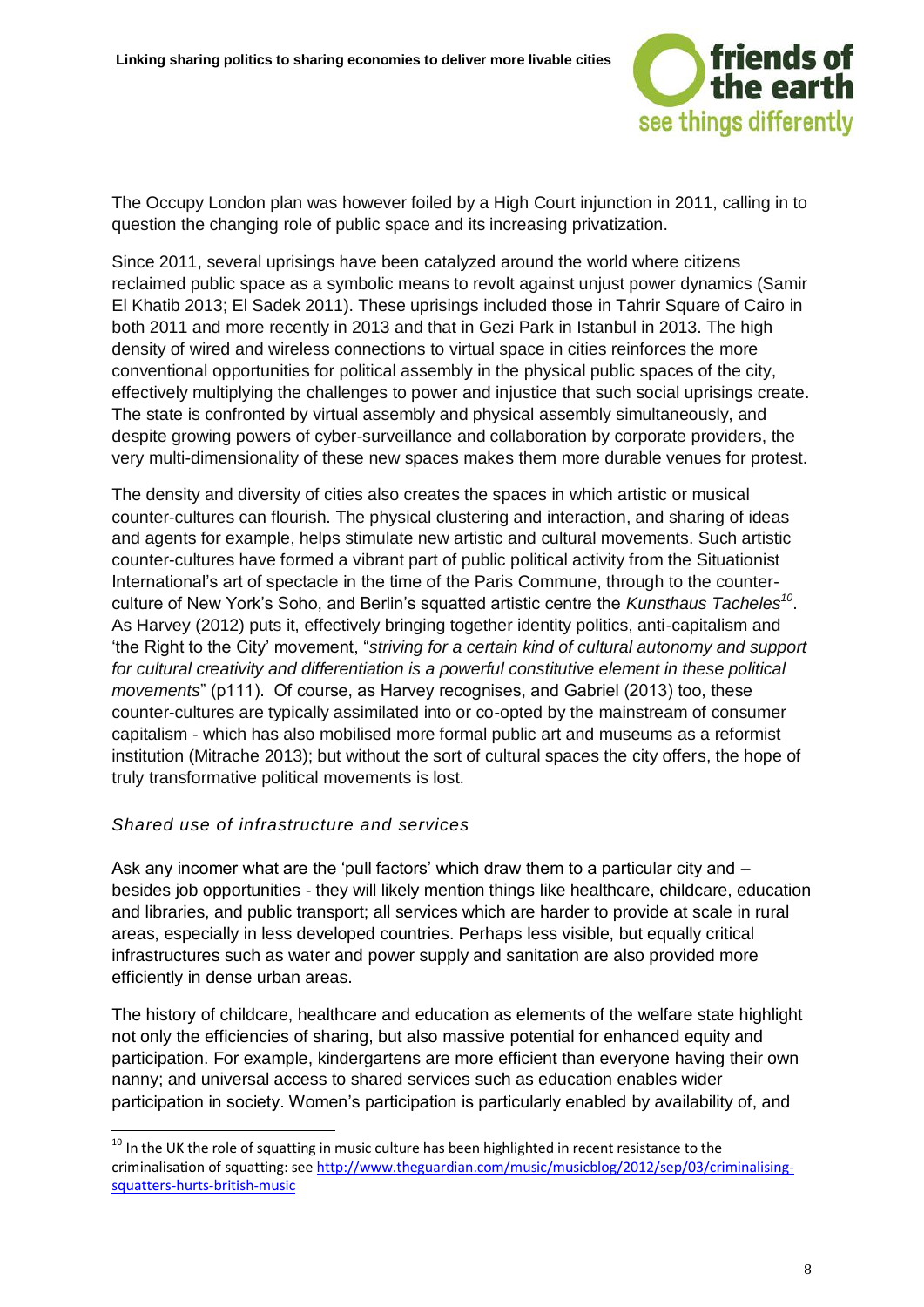

rights to, childcare.

In many countries such services are provided by national or municipal public authorities. Government has even been described as the "*ultimate level of sharing*" in which we practice "*collaborative consumption through societal organisation of public services*" *(*Jonathan Schifferes, 2013 RSA blog). Yet, for all that the successes of some Scandinavian nations suggest that such an approach can be both effective and efficient, sharing doesn't necessarily require a 'state provision' model.

For example, cooperatives offer alternative models for such shared service provision, as well as a slightly different perspective on sharing. There are many forms of cooperative depending on what is being shared, ranging from retailer cooperatives (sharing manufacturer discounts) to worker cooperatives (shares in the enterprise); from consumer cooperatives (sharing retail and financial services) to housing cooperatives (various forms of housing shares, membership or occupancy rights). The delivery of shared services through cooperatives is not uncommon in the energy sector, for example, where community cooperative ownership of renewable generation capacity is becoming popular in many countries.

And cooperatives need not always be small. According to Tremlett (2013), the Mondragon Cooperative in Spain, which acts as the parent company to 111 small, medium-sized and larger co-ops, is now the world's biggest workers co-operative with global sales of €15bn (£13bn). Spain's struggle through the double-dip recession, with its desperate austerity measures and 26% unemployment, has hit its people hard. However, Mondragon has not shed many jobs, sharing the pain between owners and workers in contrast to the typical approach of private corporations. The workforce of around 84,000 people worldwide – about a sixth of them outside Spain, has remained constant.

#### *Medellin: A Sharing City Against All Odds*

Medellin has come a very long way in the past 20 years. Colombia's second city has become a thriving medical, business and tourist center with a population of 3.5 million. Formerly the murder capital of Colombia, the city's murder rate prior to the death of the infamous drug cartel leader Pablo Escobar in 1993 was approximately 381 homicides per 100,000. By 2007, after increased support for law enforcement and a focus on shared facilities such as public spaces, integrated transit routes, libraries, and schools, the murder rate had dropped dramatically to 34 per 100,000.

The generator of the change strategy was the philosophy of, and department of *urbanismo social* (social civic planning) of the Medellín Academy. In the mid-1990s the idea that a focus on a) empowering citizens and b) beginning in the poorest neighborhoods began to inform the discourse. The City's Plan (2004) mentions that: "*public space and infrastructure must become the framework where education and culture are cultivated in places of encounter and coexistence.*" In this way, shared public spaces were seen as focal and were to be designed to fit into and enhance poorer neighbourhoods including the award winning *parque biblioteca*, (library park), where people can come to read and use computers or simply relax. Created for and with the people, public spaces today are well used and maintained both by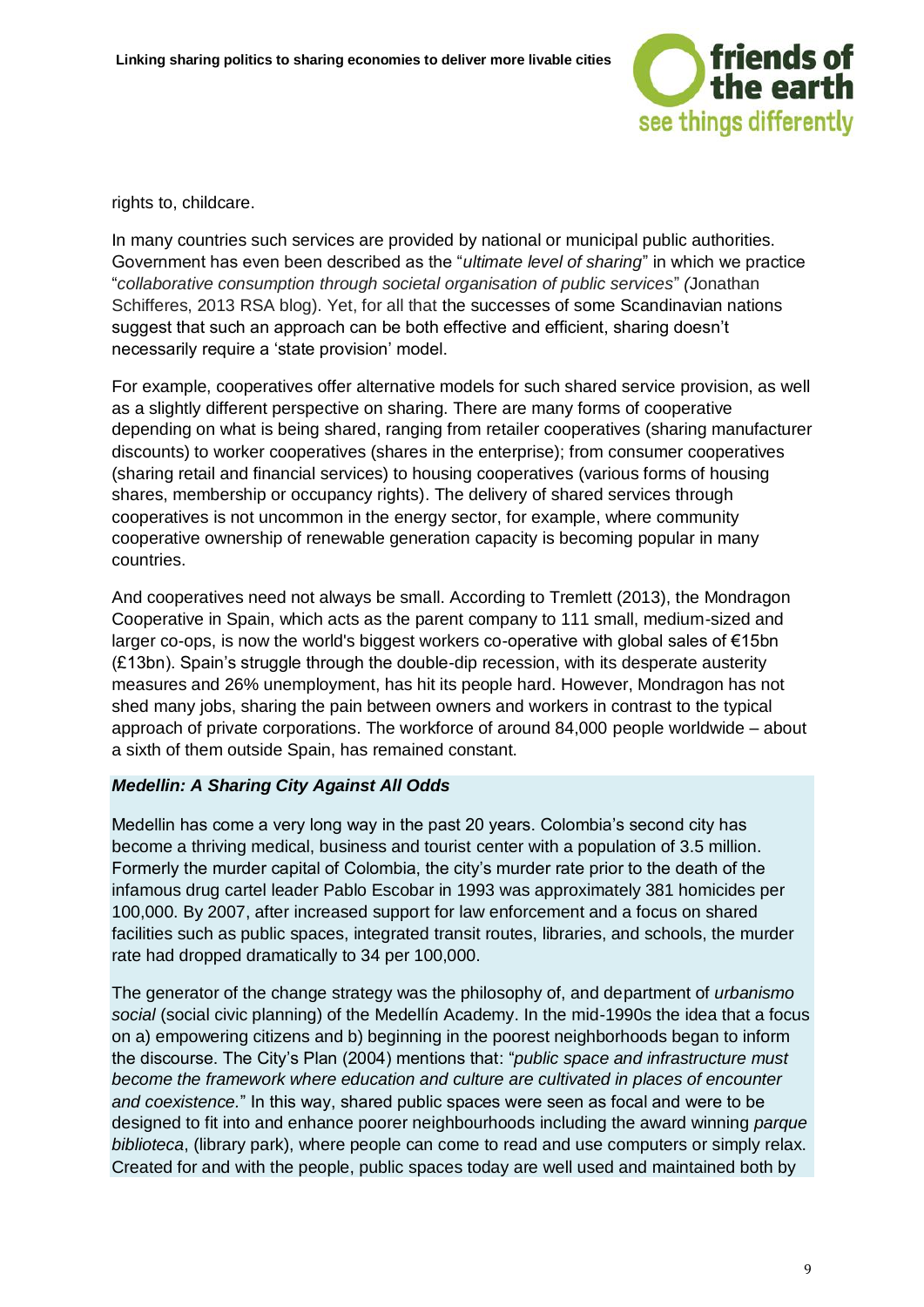

the municipality and by the users themselves. The city's transportation system was designed to be both accessible and functional as possible. Since 2004, people living in the city's poorer areas which are largely up in the hills that surround the city, have had access to the metro areas' integrated train and bus system by using cable cars. Cable car (or Metrocable) stations were deliberately located close to public facilities such as libraries and shops. In 2012 escalators were added in some of the higher neighborhoods and footbridges were added to connect communities.

#### *Shared use of environmental resources*

As well as infrastructure and services cities also share environmental resources: very obviously in the form of dense and high rise development as the most effective form of landsharing, but also in multi-purpose streets and public spaces – especially parks and other green spaces, where, of course, clean (or not so clean) air is equally a shared resource. The less visible sharing of water is epitomised by the (perhaps urban mythical) claim that tap water in London has on average already passed through seven people before you drink it. Materials used in all sorts of products from buildings to newspapers are also sequentially shared through recovery and recycling: and urban areas are where recycling collection and reprocessing are most efficient.

Natural common resources such as air and water are necessarily shared everywhere, but in cities the sharing process is more intensive than elsewhere. It requires close intervention and management, for which, fortunately, we can learn from the management of natural commons previously. Most importantly, the imposition of commercial interests and market mechanisms is – as Harvey (2012) puts it, entirely the wrong reading of lack of collective interest in the 'tragedy of the commons': rather than privatising the grazing, he suggests we should instead consider shared ownership of the sheep too.

Sharing systems deliver direct environmental benefits through increased efficiency in our use of environmental resources. But they are not always unproblematic, and indeed can be strongly contested.

For instance streets are contested spaces between car-drivers and users of alternate modes of transportation. While Europe's narrow urban roads were historically shared between all users, growing dominance by motor vehicles led several countries including Denmark, Germany, Sweden and Holland to act to support shared use, introducing measures such as "woonerven," (or 'Home Zones' in the UK: residential streets, safe for children to play in), and sign-free roundabouts, where drivers, cyclists and pedestrians must make eye contact and effectively 'collaborate' to pass through (Hamilton-Baille 2008). In the US, similar practices are beginning to take shape also, often called "Complete Streets". Another similar movement, both in the US and abroad, is the development of "mixed-use" communities which promote a mix of land-uses and services, encouraging walking and cycling and delivering a better balance between economic, social and environmental outcomes (Williams & Dair 2006).

Community gardens offer another valuable yet contested use for shared land. They deliver benefits for both the individual and the community including an increased sense of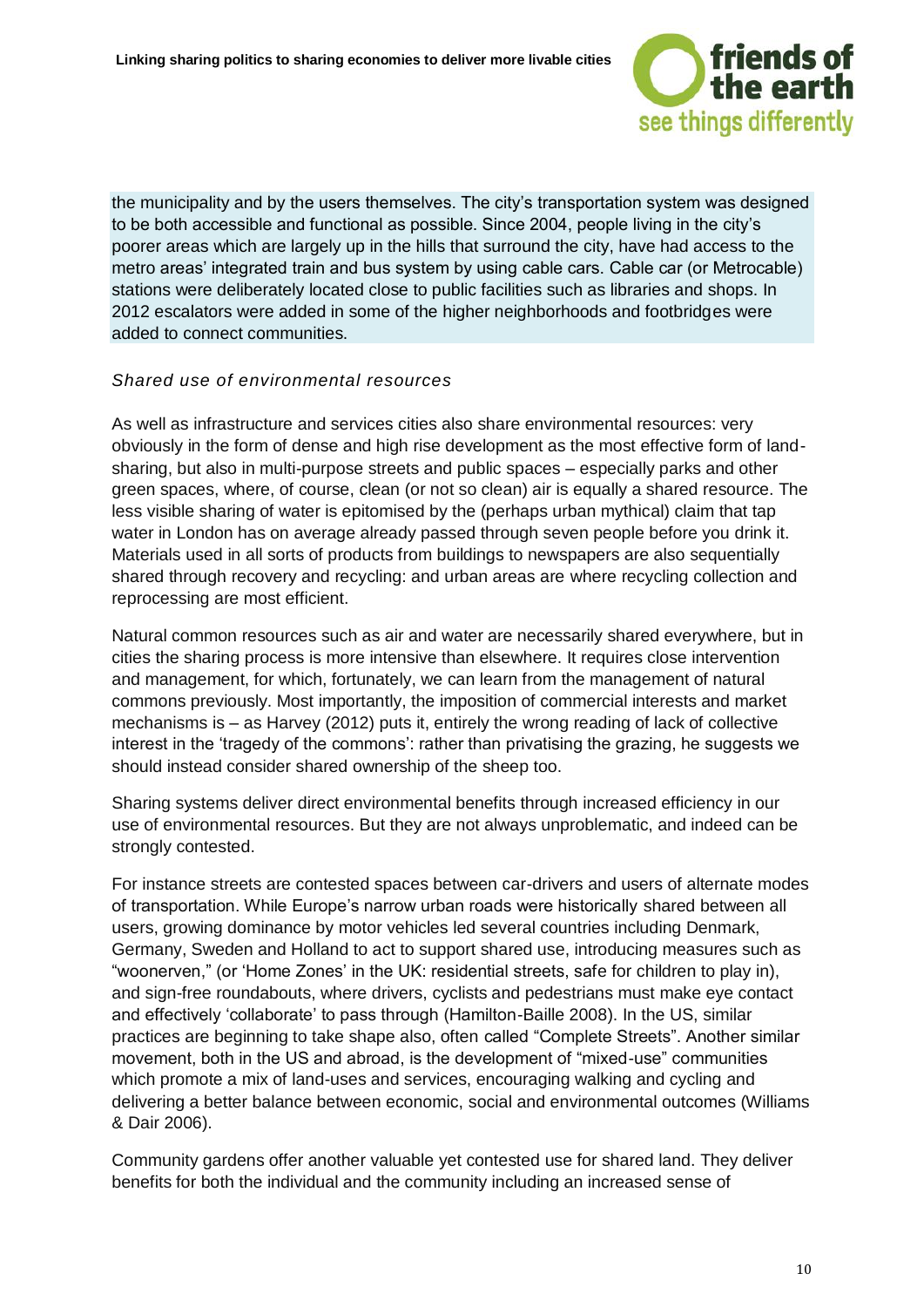

attachment to the neighbourhood, and the added benefits of increased physical activity and better nutrition (Wakefield et. al 2007). These small urban oases are sadly often temporary as new development vies for land rights.

#### *Land and land sharing*

Land ownership and land use is a key issue in modern cities and can shape both the problems of the urban landscape and their solutions. High housing costs that exclude poorer groups, and many young people from cities are largely the consequence of inflated land values. The extraction of land rent is a key driver of regeneration, gentrification and redevelopment, regardless of the social need (Harvey, 2012). Several strategies attempt to more equitably allocate city land through incentives, policies, and guidelines. One movement, inspired by Henry George in the  $19<sup>th</sup>$  Century, aims to eliminate land speculation by the introduction of land value taxation (Cho *et al* 2011). A tax related to land value encourages landowners to generate income from the land, promoting density. The community thereby defines the land values (Vincent 2012).

Land titling is another method being used to reduce poverty and barriers to land ownership, allowing informal land users "to access the credit markets, transforming their wealth into capital and, hence, increase their labor productivity and income" (Galiani & Schargrodsky 2009, 31). In their study of urban squatters in Argentina, Galiani & Schargrodsky found that those given land titles had increased quality of the housing, and lifestyles over neighbours that did not have rights (2009). However *individual* titling carries risks that inequalities will be recreated. *Community* Land Titling is being investigated in Liberia, Uganda and Mozambique as a way of preventing governments granting land concessions which dispossess communities in rural areas and rob them of access to the resources essential to their wellbeing, livelihoods and economic survival (Knight el al 2012). In Scotland, communities have been given enhanced rights to buy land – including whole rural estates – and financial support to do so. Similar approaches could be tried in urban areas, yet in many countries – like the UK, the trend is in the opposite direction, with squatting being turned into a criminal rather than civil offence. In Amsterdam, however, Gilderbloom et al (2009) note that "*squatting laws….encourage landlords to fix up abandoned housing units rather than face losing these unused structures.*"

Other possible ways to share land more equitably would be community land trusts, or yard sharing, where residents can offer their unused land to others for growing food or other uses.

#### *Copenhagen: From privacy to sharing.*

Copenhagen, Denmark is an example of a city which has embraced sharing in its many forms despite being part of a very private national culture. The city is widely known for its many healthy and vibrant public spaces as well as its deeply embedded cycling culture. Copenhagen's transportation and public space transformation began in the 1960s and 1970s as the city leaders, in response to environmental concerns and worries about resource depletion, begun closing off streets to private motor vehicles in the downtown area of the city to encourage alternative modes of transportation. Copenhagen is now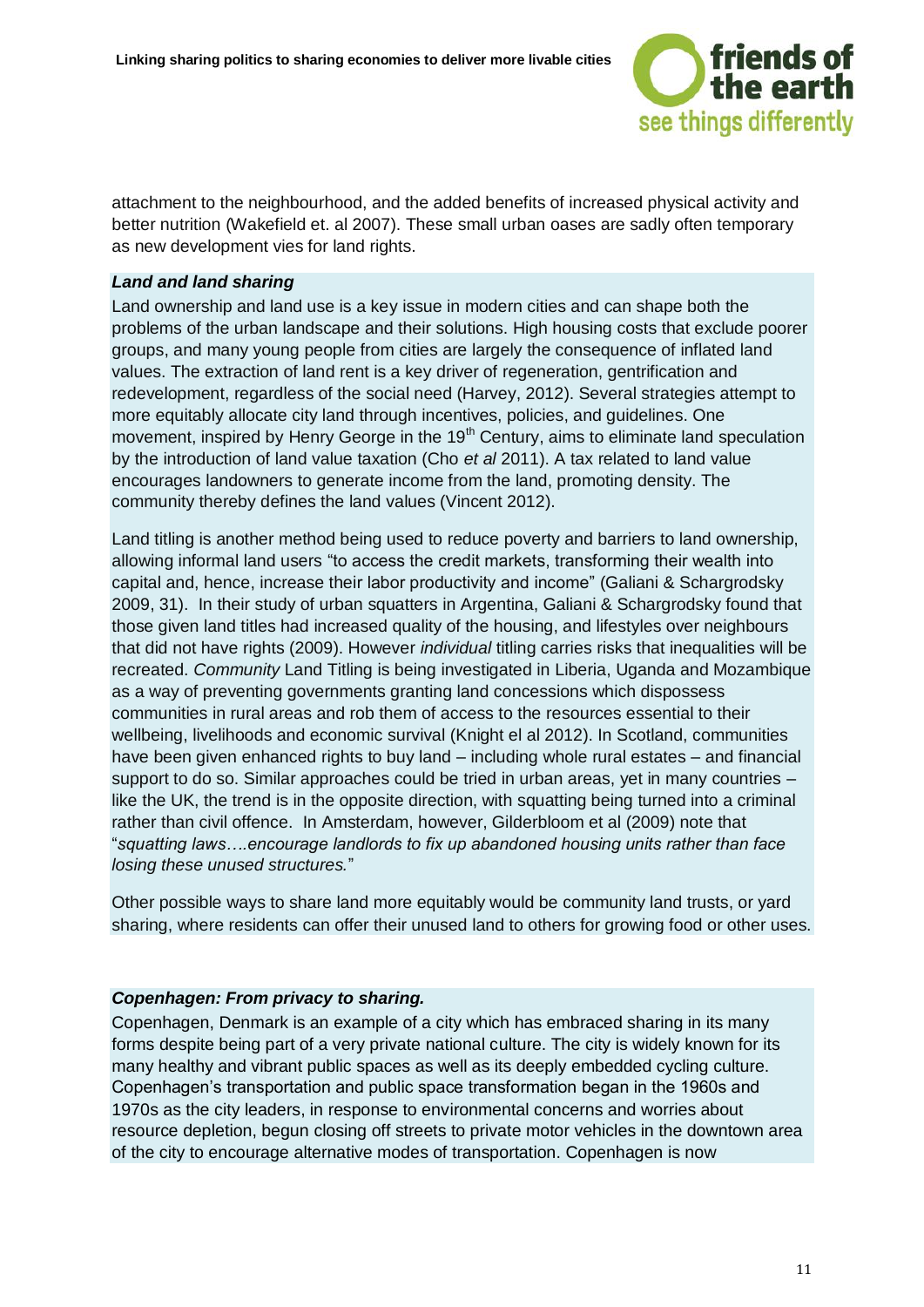

internationally known for its pedestrian and cyclist friendly roads, boasting the world's first bicycling superhighway.

The greater Copenhagen area is also the origin of co-housing, a housing movement which began in the 1970s and has now spread internationally. Co-housing communities consist of several families living separately with extensive communal space, in a neighbourhood designed specifically for social interaction. The model came out of Nordic feminist community project models with a goal of creating a "*just society in which children's and women's needs and the social reproduction of all peoples and natures are valued as central motives for action*" (Jarvis 2011, 560). In practice, social interaction and shared experience are the major catalyst in the founding of cohousing communities: "*When you do things together,*" says Anna Jorgensen, cofounder of Jernstoberiet, a co-housing community in Roskilde, Denmark, "*you create history together.*" Soren Fredericksen, an active co-housing community member noted the impact on his own personal interactions with people outside the community, as well as the impact on his teenagers. "*Living so closely with people, I am much more open minded and able to put myself in someone's shoes in a situation. My children have learned teamwork, responsibility, and I see the effect it has had on their upbringing.*"

Despite traditional Danish social norms which tend towards the reclusive, sharing food is also something of a habit in some Copenhagen neighbourhoods. Since the 1970s, a public shared weekly meal has been served in two different urban communities where people can buy wholesome food at an affordable rate, while also meeting up with their neighbours.

#### *The new sharing culture*

We now turn to highlight the recent revival - largely internet mediated - of sharing in contemporary cities. This reflects an evolution in our economic culture with tremendous prospects for the future.

In the last decade conventional second hand markets for goods have moved online in many countries with the growth of sites like E-bay and Gumtree, or [Descola aí](http://www.descolaai.com/) in Brazil, where consumers can sell, exchange and buy products and services. Low transaction costs have enabled the establishment of gift-based approaches such as Freecycle, in which usable goods are simply given away online; and more dramatically, the emergence of sharing platforms which allow for the rental of personal goods such as cars, tools and spare bedrooms, and sale of services such as meal-sharing. And this is not just in the west. Xiaozhu.com is a Chinese online service for short-term property rental.

At the same time the transformation of digital goods markets by enterprises such as Napster, Spotify, LoveFilm and Netflix has profoundly impacted norms of ownership. No longer do we see it as essential to own a musical recording or a DVD. And similar perspectives are intruding into material goods markets: why own an expensive ball-gown, if you can borrow a different one for each of the few occasions a year you might wear it? Why have a garage packed with tools that are scarcely used, instead of borrowing them from a communal hub, or from lists posted online by neighbours?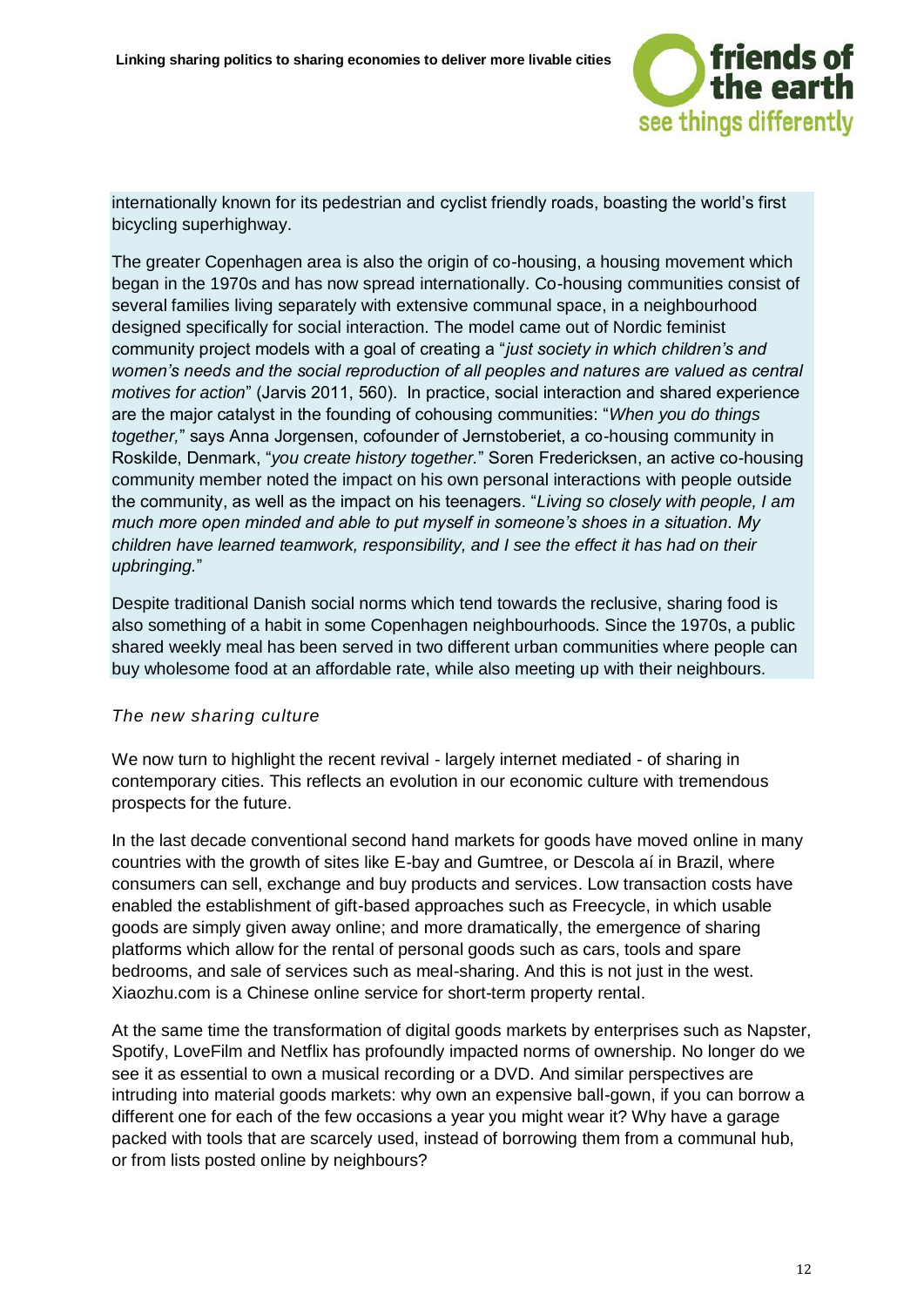

This consumer oriented, peer-to-peer, sharing economy can be seen as "*a bunch of new ways to connect things that aren't being used with people who could use them*" (Schiffere, 2013) and because internet-based platforms perform this task "*radically better than previous systems in achieving higher utilisation of the economy's 'idling capacity'*" (*ibid*), the sector is attracting serious financial investment. Estimates of the global value of the sector range from more than \$25bn<sup>11</sup> to over \$500bn<sup>12</sup> with some individual companies - such as AirBnB – already valued at well over \$1bn<sup>13</sup>.

Shared production facilities are booming too. Shared kitchens, shop-fronts, markets and offices all provide opportunities for small and social enterprises to meet public needs at lower costs. Fab-labs – or digital fabrication facilities – are emerging in many countries, combining 3-D printing technologies with access to other tools and equipment, giving entrepreneurs, schools and communities tools to turn ideas and concepts into reality. With widespread sharing of digital designs under creative commons licensing, the potential for fab-labs to underpin a new wave of co-production and self-provisioning, matched with domestic or community generation of renewable energy, is amazing.

Yet, combining the anti-corporate spirit of file-sharing and open-source software with the social purpose and altruistic foundations of much sharing, the cutting edge of the sharing economy is often not commercial. Sharing entrepreneurs are often social entrepreneurs first. Sharing has long informally facilitated the unpaid care, support and nurturing we provide for one another, and more formal institutions, supported by new technologies, promise to sustain and expand this segment. Schiffere (2013) reports that 28,000 people have collectively pooled their skills and support at 300 local timebanks across the UK, sharing their time and skills with those that need help with anything from childcare to job applications.

Some have wisely questioned whether the intrusion of commercial markets into the sharing culture is a risk, seeing in the short term, the danger of an inevitably bursting 'sharing stock market bubble' and in the longer term, the commercialisation of sharing behaviour and culture. We return to these challenges in Section 6.

#### *Seoul: Sharing the future*

Seoul, South Korea aims to become the poster child of urban sharing. In a new, city-funded project called Sharing City, Seoul plans to make the sharing economy available to all citizens by: "*expanding sharing infrastructure, promoting existing sharing enterprises, incubating sharing economy startups, utilizing idle public resources, and providing more access to data*" (Johnson, 2013).

<sup>12</sup> Estimate reported in

 $11$  Estimate from Rachel Botsman cited in The Economist (2013).

[http://www.thepeoplewhoshare.com/tpws/assets/File/TheStateoftheSharingEconomy\\_May2013\\_FoodSharin](http://www.thepeoplewhoshare.com/tpws/assets/File/TheStateoftheSharingEconomy_May2013_FoodSharingintheUK.pdf) [gintheUK.pdf](http://www.thepeoplewhoshare.com/tpws/assets/File/TheStateoftheSharingEconomy_May2013_FoodSharingintheUK.pdf)

<sup>&</sup>lt;sup>13</sup> <http://gigaom.com/2012/10/19/with-new-funding-airbnb-could-be-looking-at-a-2-5b-valuation/>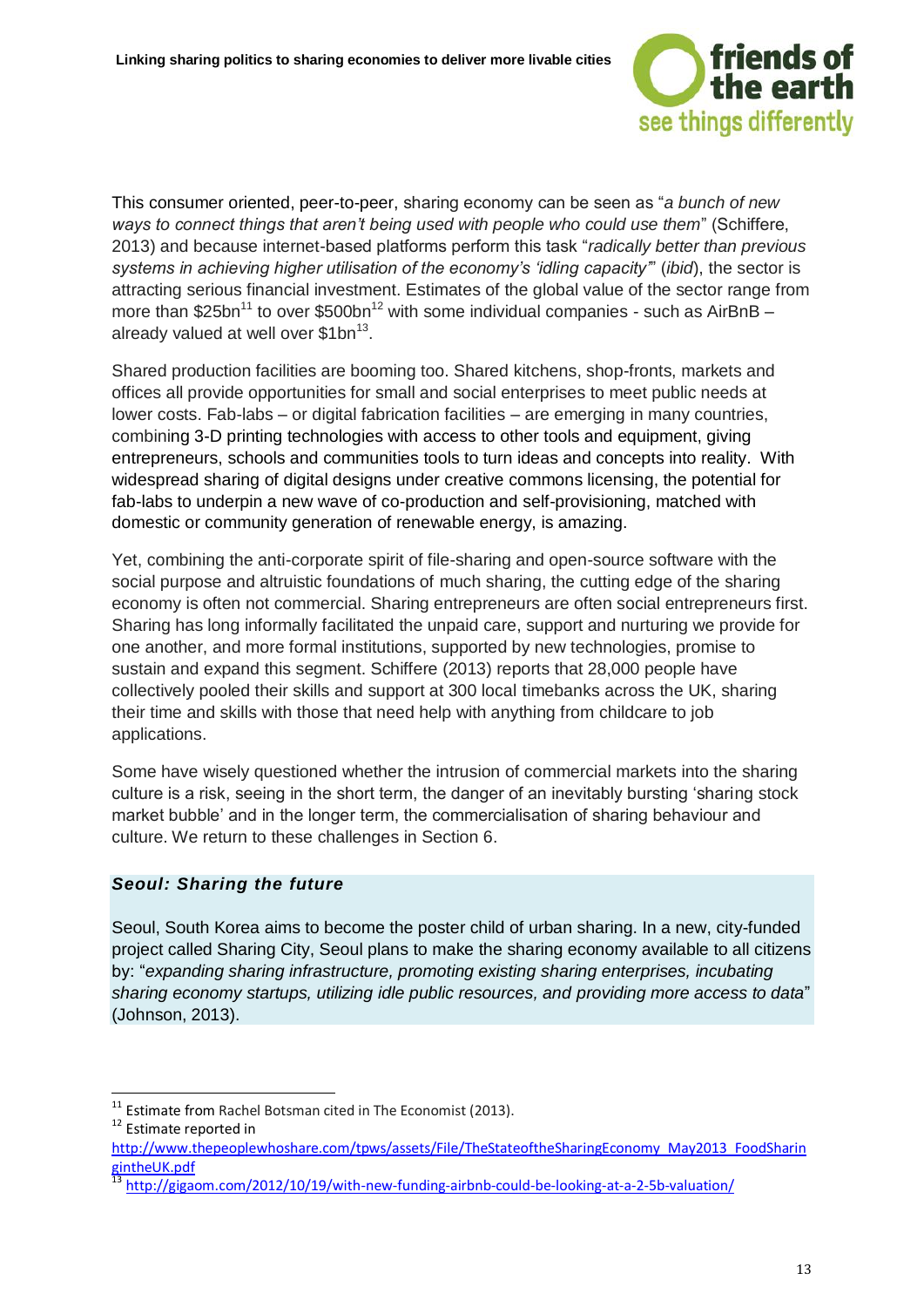

Sharing is seen as a partial solution to shortages in housing, transportation and parking, and excess pollution and use of resources, as well as a means to create jobs and rebuild trusting communities. Johnson cites Kim Tae Kyoon, director of Seoul's Social Innovation Division, as saying that "*the recovery of a sense of community is a central important aspect of the project.*"

Building on Korea's successful development of hi-tech industries, high levels of smartphone ownership and a 'Smart city' programme in Seoul which delivered highly developed ICT infrastructure and widespread public wifi access, much of Seoul's sharing city programme involves online platforms – for sharing parking spaces, spare rooms and more. But the plans also take advantage of the large population and high density of the urban environment, supporting the provision of physical spaces for activities such as meal sharing and creative education.

To stimulate this, the city authorities are providing business incubation support, direct subsidies, accreditation, city-wide promotion and collective branding (including an online directory and portal) to sharing enterprises (including not-for profits). And the city is sharing public data, and establishing and participating in already practical sharing projects such as car sharing, and sharing municipal buildings with the public during off-hours and idle days.

Johnson reports that "*Sharing enterprises chosen for city support include home-stay platforms; a company that remodels old houses into shared houses; companies that facilitate the lending and borrowing of idle goods; a car sharing service; a children's clothing exchange; and a company that distributes donated suits to young job seekers*".

The massive range and diversity in what is being shared, and how it is being shared makes it difficult to summarise, but the foregoing, and the case of Seoul (see Box) both illustrates the range of different conceptions and models of sharing, and highlights the possible multiple benefits for enhanced wellbeing, social participation and resource efficiency, to which we now turn.

#### **Why is sharing desirable?**

Of course the benefits of sharing vary to some degree with the resource or service in question. Here we elaborate briefly on the evidence for four broad types of benefit: environmental, economic, social and democratic.

#### *Environmental*

Environmental benefits are common to many sharing schemes: including resource efficiency and potential energy savings. Sharing enhances the potential environmental efficiency benefits of cities while less energy is needed for transportation, production and less waste is created as everyday products and services are shared among a group (Belk 2010). Sharing also might provide the opportunity for a community to utilize underused land, or maximize use of other existing resources for the enjoyment of the greater public.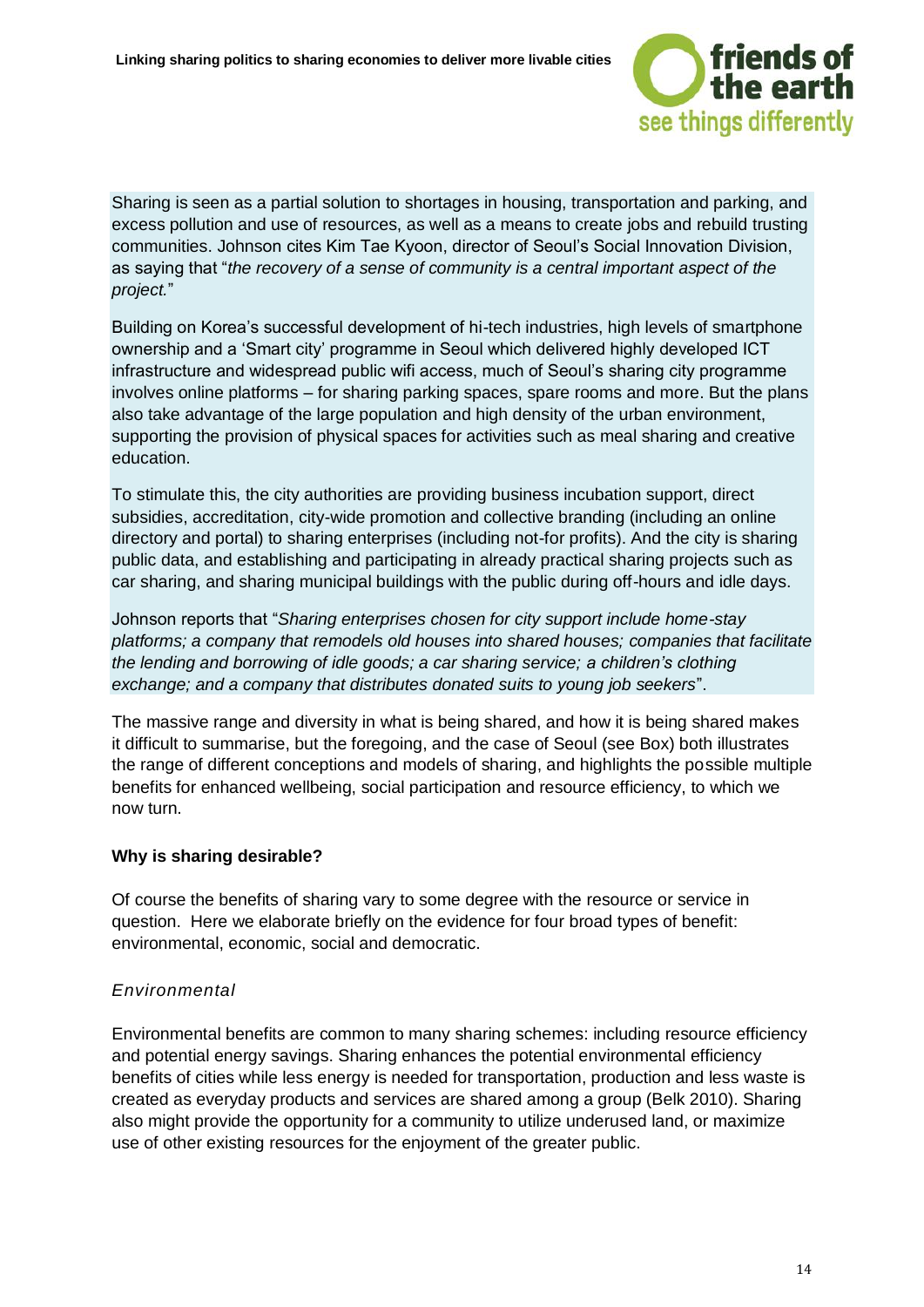

Research by the Swiss Federal Office of Energy (2006) shows that each active Swiss car share user<sup>14</sup> emits 290 kg CO2 less per year than he or she would without car sharing. In the US, The National League of Cities argues that bike sharing reduces congestion and wasted fuel (NLC 2011). The World Bank (2013) argues that knowledge sharing programmes, as a public good, are key to increasing energy efficiency and are a governmental responsibility.

#### *Economic*

-

Economic benefits can arise on at least three levels.

For individuals and enterprises there can be cost-savings or even earnings from shared resources. Surveys consistently show that opportunities to save and make money can motivate sharing (Latitude 2013; State of the Sharing Economy 2013). For instance, if one only needs a car to commute to work, carpooling offers large savings. AirBnB allows householders to make money from a spare room. Credit unions and online funding platforms such as Kickstarter allow individuals to fund unconventional new enterprises.

At an urban scale, service provision costs can be similarly reduced by sharing. But there are also potential system level benefits for creativity and innovation, as long as resistance from incumbents can be overcome. *Wikinomics* argues for the opening up of innovation and development processes to make firms more effective and competitive (Tapscott and Williams, 2009). Cluster theory shows how innovation and conventional economic growth can be generated by the interaction and sharing of skilled staff and research resources.

Silicon Valley's success is attributed to the clustering of related firms, venture capital and research institutions in a single locality with effective means for the swift transformation of research into innovative products. This involved the cyclical movement of staff between research and commercial organisations with permeable boundaries<sup>15</sup> and collective learning through multiple connections between funders, researchers and developers. In effect knowledge, skills and even people were being intensively shared. More generally researchers suggest that the smartest, most innovative cities are those that attract key 'talent' in the knowledge and cultural industries<sup>16</sup>. But the success of key 'clusters' is not just about the right people, but about how synergies are created from their knowledge and skills by sharing those within a local innovation ecosystem.

 $14$  An "active" car share user is a person who used a car share at least once in the study year.

 $15$  The idea that firms can draw on skills and knowledge from outside is also central to Tapscott and Williams' arguments in Wikinomics, that collaboration across firm boundaries enabled by digital platforms is transforming firms and business models. Wikinomics talks of sharing 'knowledge, computing power, bandwidth and other resources to produce free open-source goods and services' in a 'digital commons'.

<sup>&</sup>lt;sup>16</sup> In turn this is an argument for liveable cities with low pollution, high accessibility, shared streets and good public spaces and cultural facilities (to attract such people), and for justice in the form of recognition and welcoming of diversity. Studies show, for example, that the most gay-friendly cities are the most innovative, while places where women are best supported with quality childcare services are naturally those where women can make most economic contribution (Florida and Gates, 2001).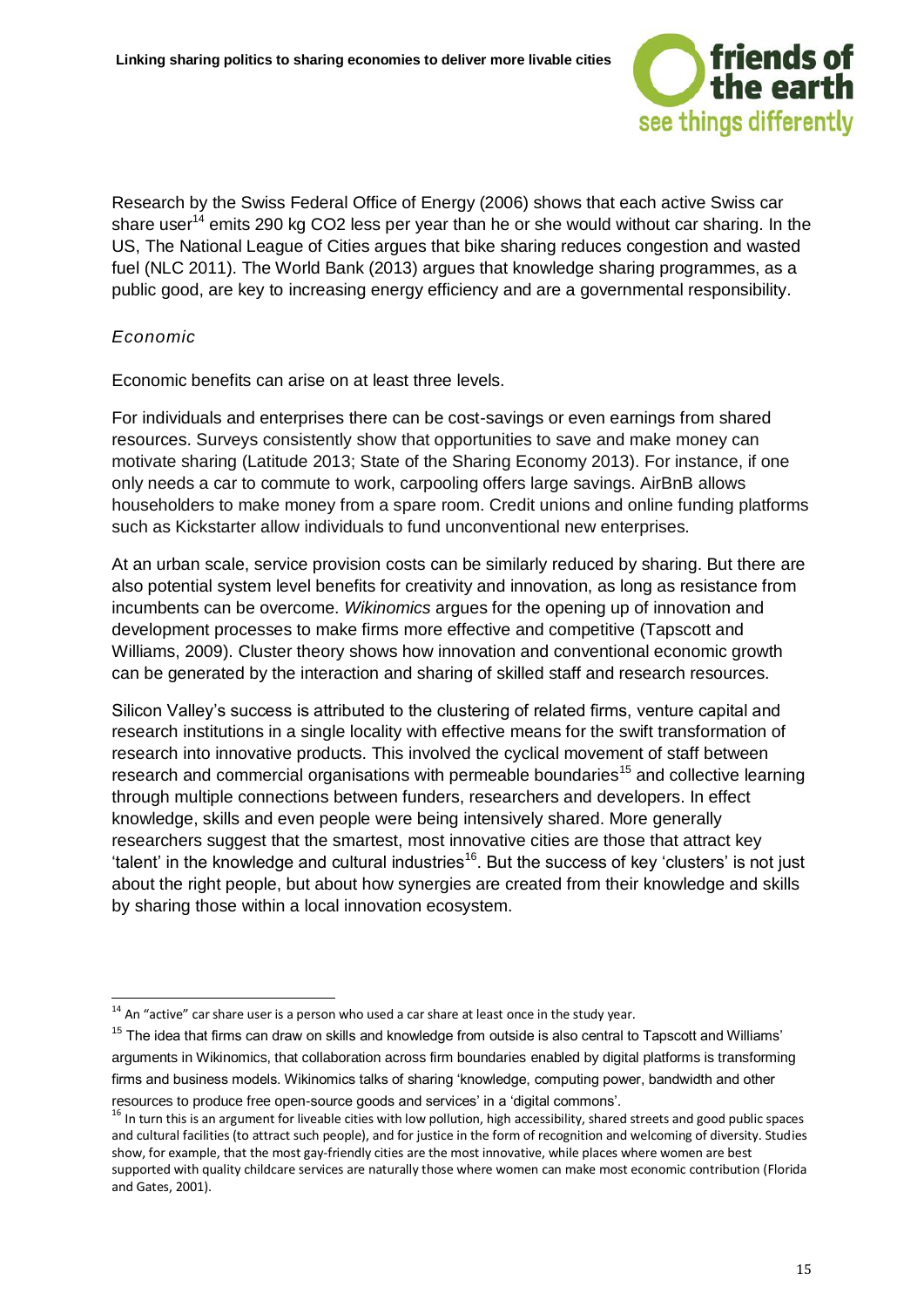

#### *The "Cambridge Phenomenon"*

The rapid growth of science-based industry around the city has made the so-called "Silicon Fen", one of the most successful technology business clusters in the world with more than 1,600 businesses. Many have connections with Cambridge University, developing products based in research done in University laboratories. The cluster effect has been generated by people mobilising resources and finance "*through personal connections made at informal levels, rather than being driven or managed by an overarching organisation, structures or systems. This has been described as a self-organising, constructive chaos where who you know is as important as what you know*" 17 .

It might be thought that growing web-connectivity is overtaking the importance of place in such processes. Online collaboration backed by crowd-funding might appear to offer the same chances to share knowledge and skills to generate innovation. But in practice, it appears that the digital versions are better seen as a complement to conventional face-toface collaboration. Capello and Faggian (2005) report, for example, that collective learning in the form of cooperation with local suppliers and customers in an urban milieu is one of the key determinants of firms' innovation.

Online platforms can open up innovation processes to new ideas and new approaches, but only where a culture of collaborative sharing and learning exists. Open-source software works as a model for innovation not only because of the on-line platforms for collaboration, but because it is not tied down by commercial secrecy and artificial barriers to the sharing of knowledge and resources on those platforms. Cities which create and strengthen a culture of sharing, as Seoul is attempting, can thus also strengthen their potential for positive economic innovation.

#### *Social*

-

The economic, social, wellbeing and democratic benefits of sharing can be hard to disentangle. Belk argues that sharing is a communal act that links us to others and creates feelings of solidarity, and trust (2010). Putnam (1995) notes that " *in such fields as education, urban poverty, unemployment, the control of crime and drug abuse, and even health … successful outcomes are more likely in civically engaged communities. [and] research in a wide range of settings … demonstrates the vital importance of social networks for job placement and many other economic outcomes.*" He continues: "*For a variety of reasons, life is easier in a community blessed with a substantial stock of social capital. In the first place, networks of civic engagement foster sturdy norms of generalized reciprocity and encourage the emergence of social trust. Such networks facilitate coordination and communication, amplify reputations, and thus allow dilemmas of collective action to be resolved*" (66).

Collaborative institutions, public services and voluntary organizations strengthen social capital, although it is unclear whether they can generate it from scratch. For instance, research has revealed that online exchange communities such as "Freecycle" foster greater

<sup>&</sup>lt;sup>17</sup> <http://www.jbs.cam.ac.uk/aboutus/camconnections/camecosystem.html>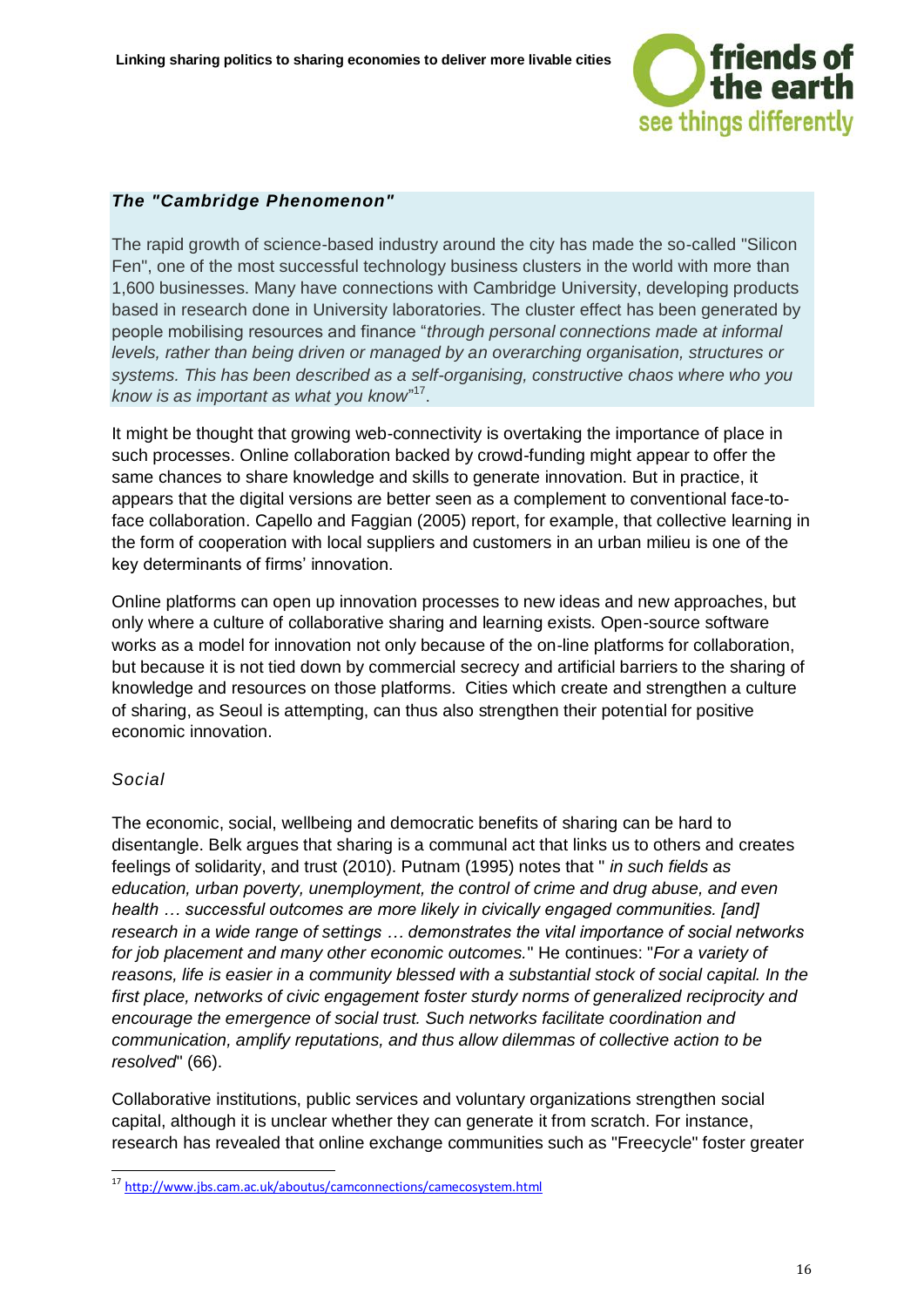

community spirit among their members than do equivalent cash-for-goods websites such as "Craigslist" (Willer *et al* 2012) and places with strong social capital typically also have strong services and organizations (Vårheim 2011).

In terms of wellbeing, in cultures most strongly impacted by individual and consumerist values, many people may not see sharing as intrinsically desirable, yet might still adopt practices such as car-sharing for reasons such as convenience. However, more generally we can expect significant social and wellbeing benefits from sharing as the less well off gain access to resources they could not otherwise afford (from borrowed library books to shared ownership homes). Moreover, the extension of sharing communities online means that potential users are not limited sharing only those resources that those within their existing social group own and are prepared to share<sup>18</sup>. At the same time, as we have argued, greater sharing at the whole society level also benefits those who are better off as well. Managed well, sharing can build mutual respect and solidarity. A shared public realm can improve health and reduce crime (Shaftoe 2008, ODPM 2004, Pucher et al. 2010; Alfonzo et al. 2008).

Recent studies on subjective well-being and the link between income and consumption indicate that feelings of well-being or happiness may not increase as a result of further consumption once a certain amount of basic needs are met (Layard, 2011, Wilkinson and Pickett 2009, Jackson 2009, Cobb et al 2005). Yet researchers have reported positive effects on life satisfaction from both 'greener consumption and action' (Xiao & Li 2011) and pro-social spending behavior (Dunn 2011). Since sharing is both a green and a pro-social behavior, one can suggest that it too would have such positive effects.

So while money doesn't buy happiness, sharing just might. A study by Co-operatives UK, notes that 7 out of 10 people in the UK report that sharing makes us feel better about ourselves, and 8 out of 10 people say that sharing makes them happy (Co-operatives UK 2013). Moreover, shared public spaces offer places for physical activity, social interaction, and personal reflection, leading to improvements in physical and mental health. The positive effect is so strong that cities are being judged - in part - based on the amount of quality public spaces they offer (Siemens 2011). Sharing, especially when it involves face to face interaction, also increases relationship building and social interaction between neighbours and strangers, including different ethnic groups and decrease isolation of vulnerable populations (Shinew *et al* 2004). Interventions in shared streets can significantly benefit the health and sustainability of communities. In Portland, Oregon, a group called City Repair has led dozens of "intersection repair," projects where streets are painted and sharing nodes, including mini-libraries, public seating or self-serve cafes are set-up for the public to enjoy. Residents within a 2 block radius report increased social interaction, improvements in mental health, a stronger sense of community and increased social capital (Semenza 2009).

 $18$  Of course this implies that a 'digital divide' becomes a more severe problem, and fair sharing cultures and cities must work to eliminate it.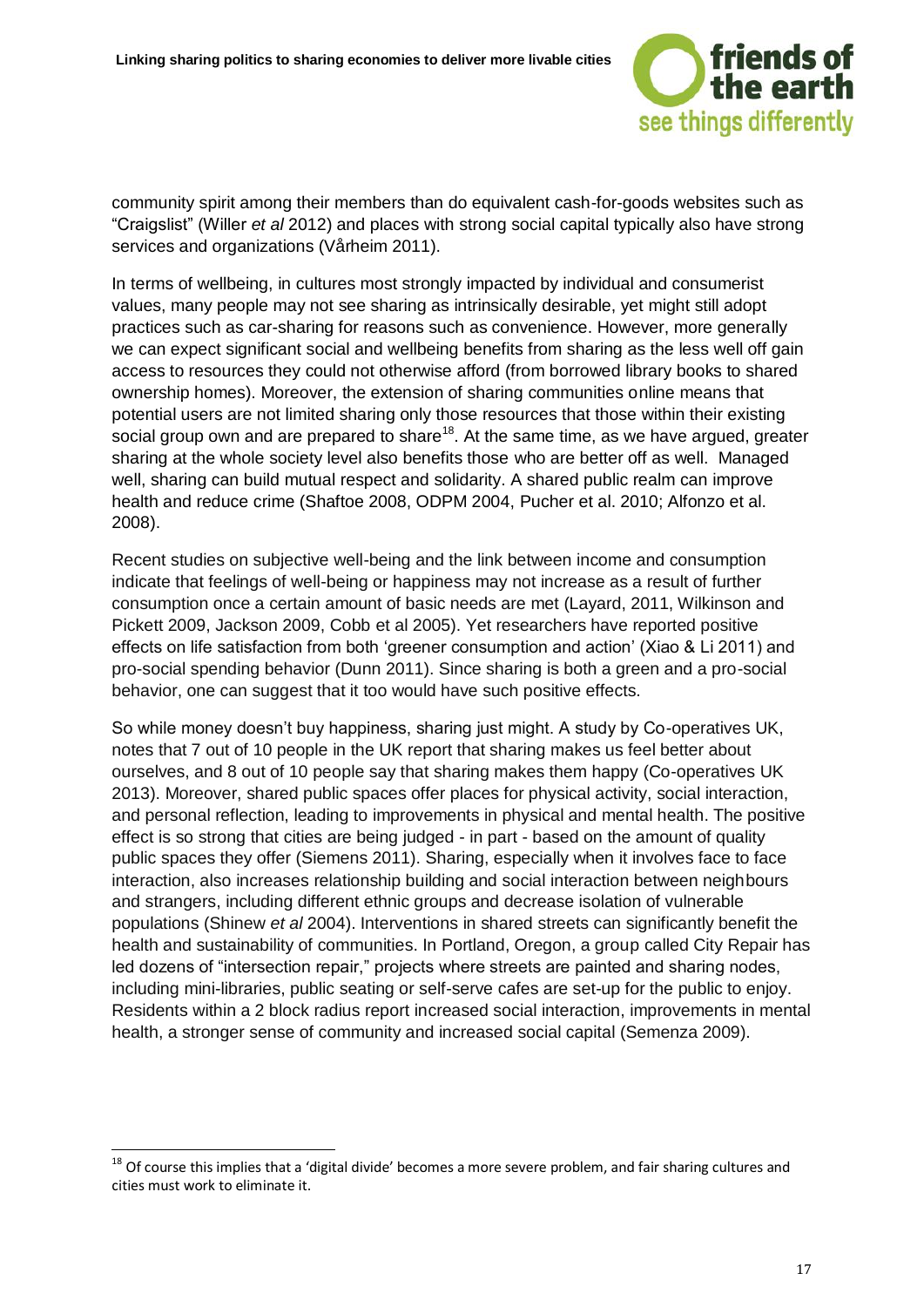

#### *Amsterdam: Sharing welfare*

Is Amsterdam the "ideal city?" asks Gilderbloom et al (2009, 473), noting that "*people live longer because of Amsterdam's walkability and bike usage and access to parks*" (473). One form of sharing that Amsterdam exemplifies better than most major cities is its positive tolerance to immigrants defined as "*the capacity to put up with another's fully recognized differences from self . . . with a mild appreciation for, or enjoyment of, those differences*" (Lofland 2000, pp. 146–149). The result, as Gilderbloom et al (2009, 482) note is that "*Unlike the USA, ghettos and/or highly segregated places, which are nearly all poor and made up of one race, do not exist in the Netherlands, because of the dominant role of the social welfare state in the Netherlands in fostering the integration of immigrants.*"

Other aspects of sharing in which Amsterdam (and the Netherlands generally) excels is in "*the production and maintenance of social housing. Social housing is essentially housing taken out of the free market and placed within a cooperative-run entity*" (Glilderbloom et al 2009, 483). Not only are the Dutch excellent at providing social housing, "*If any buildings are torn down, 90% of the materials (wood, brick, glass, and plumbing) are recycled and used again*" (Gliderbloom et al 2009, 484).

Being a part of a sharing network may also enable individuals who value simplicity, and relationships to enjoy a lifestyle in tune with their personal beliefs. It may also allow parents to pass on these pro-social values to their children. For instance, parents using toy libraries in New Zealand felt supported in their views of frugality, sustainability, anti-consumption and generosity (Ozanne & Ballantine 2010).

The increase in popularity of sharing systems in mainstream culture is not however without its complexities. Crucially, equity needs to be considered in the design of sharing programs – ideally with the participation of likely users. Currently it is all too often an afterthought in formal sharing schemes such as bike- and car sharing programs where a credit card, or upfront fee/deposit is typical and effectively excludes those on low incomes. However, as Piff et al (2010) have argued, those on lower incomes are typically more generous, charitable, trusting and helpful when compared to those on higher incomes, exhibiting greater compassion and commitment to egalitarian values.

Informal sharing systems in which those on lower incomes tend to participate, are also left out of much of the current sharing dialogue. Informal sharing describes sharing activity such as carpooling and day-care systems undertaken collectively to reduce economic burdens and increase opportunity, rather than to meet any other higher environmental, or personal goals (Schaefer-Borrego 2013). Informal sharers and sharing need to be better recognized and their practice de-stigmatized. The growth of sharing in middle class and bourgeois bohemian groups (Schor, 2011; Holt 2013) offers some hope that sharing in general is becoming less stigmatized, but this trend seems unlikely to spread to all forms and groups without specific support. Informal sharing is also of particular significance in developing countries where it extends far beyond caring activities. For example what limited access residents have to power, water and sanitation in informal settlements in cities such as Mumbai (India) and Cali de Santiago (Colombia) is typically shared, perhaps illegal, but often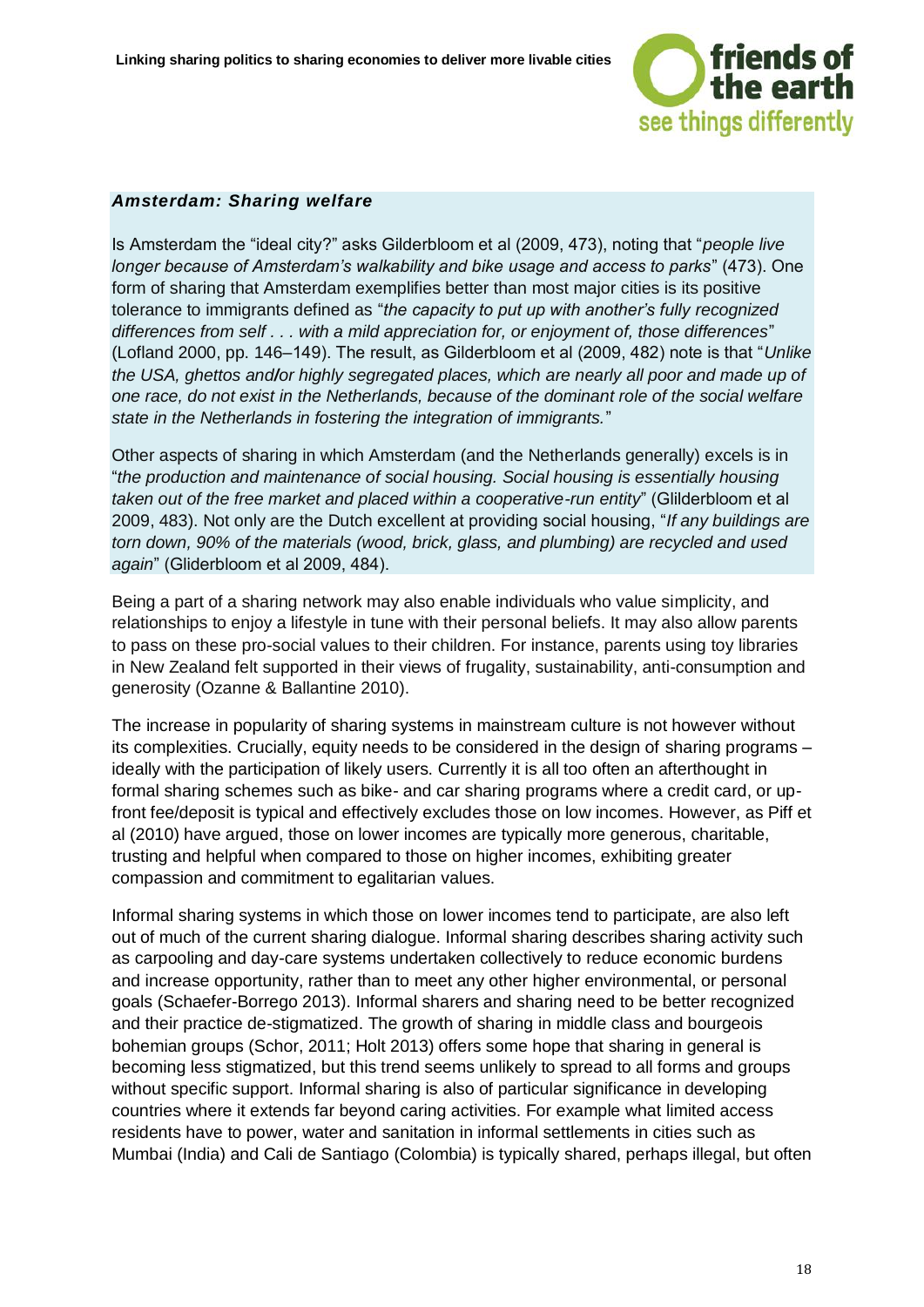

achieved through communal activity. In Rio's *favelas*, even landscaping to stabilize slopes prone to mud-slides is being delivered through community skill-sharing.

#### *Democratic*

The idea that sharing is healthy for democracy is rooted in two related propositions. First, that investment in the extent and quality of the shared public realm, both (physical and virtual) is essential for functioning democracy**.** Second, that the sharing economy challenges the influence of individualism and consumerism in culture and identity, and can therefore reduce the pernicious effects those cultural trends have had on collective politics.

Gabriel (2013), for example, highlights how the growth of individualism and consumerism has led to the dominance of public spaces and discourses by advertising and commercial or corporate interests. Participation in sharing directly challenges the individualistic model of the self-promoted by contemporary advertising and marketing. It reinforces values of community and collaboration, which can then be expected to be reflected in the political domain.

Moreover, the public realm is both a venue for and an expression of participatory democracy, allowing public discourse and public reasoning to influence political decisions. And, as Amartya Sen (2009) argues, such participative deliberation is in itself central to the development of a good society. It is a fundamental human capability, without which we lack a critical freedom, as well as being an essential means of discussing what we think is good (rather than relying on consumer markets to define wellbeing).

#### **What drives and enables sharing?**

This section identifies the key drivers and enablers of sharing in cities, and highlights some of the obstacles to its growth.

We see the effects of population density, highly networked physical space, and new internet technologies as crucial. All three come together to provide critical mass in both demand for, and supply of, shared resources and facilities. New opportunities for collaboration and sharing are arising at the intersection of urban space and cyberspace.

Many commentators (like Belk, 2010) see the roots of contemporary sharing in the development of the internet, particularly because of its importance to a significant shift in attitudes towards free sharing. Real time technologies are re-enabling peer to peer swapping and trading and we are re-wiring our worlds to share. We argue, further, that we are in turn re-wiring ourselves with new sharing norms, developed in cyberspace, but increasingly applied in real, particularly urban, space.

Pine and Gilmore suggest that ours is "*becoming an experience economy that values doing over having*" (2007, 136) in which technological advances are allowing people to shed the 'burdens of ownership', and shift toward shared ownership (2007). Botsman (2010) goes further. She sees sharing not as "*a short term trend but a powerful cultural and economic*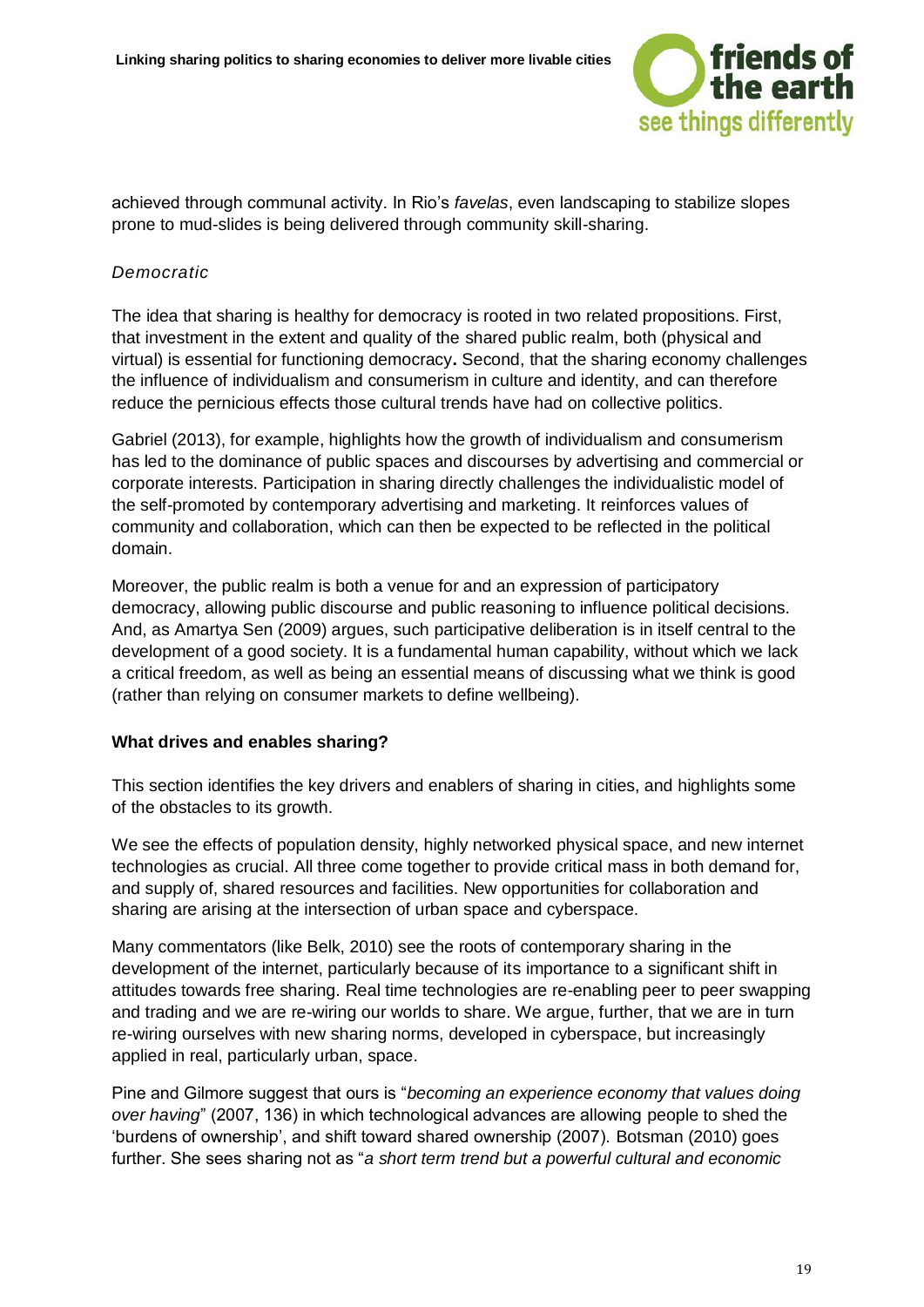

*force reinventing not just what we consume but how we consume*". She cites four reasons which have set up such a transformation, on which we elaborate below.

#### *1. A renewed belief in the importance of community*

Community remains a contested political space in many countries, but in both real and virtual worlds there is evidence aplenty that the tide of individualism epitomised by Margaret Thatcher's claim that 'there is no such thing as society' is receding. New forms of online communities are booming, while in our cities, contemporary movements for walkability, liveability, shared streets, Complete Streets, and placemaking are (re)building communities by creating places and spaces in common.

#### *2. The torrent of peer to peer social networks and real time technologies;*

The web first enabled free sharing both of information, through sites like Wikipedia, and Facebook, and of digital media – particularly music and video – through sites like Napster, Kazaa, Flickr, YouTube, and now Spotify, Grooveshark and a host of other mainstream legal music sharing services. The parallel 'virtualisation' of 'market' places (such as e-bay) is a massive extension of the 'shared space' that enables markets to function. Now new technology is also facilitating the sharing and management of material resources. The combination of open-access web platforms for offering and booking sharing opportunities, and real-time smart systems (including RFID tagging<sup>19</sup> of shared goods) helping match users and allocate shared resources – such as in city bike sharing schemes - have transformed the potential for sharing. Moreover, social networking technology is helping rebuild trust between strangers (Botsman 2010) despite the legitimate concerns over privacy raised by the potential for the same systems to be used for surveillance.

#### *3. Pressing unresolved environmental concerns*

-

Although the environmental benefits of sharing typically take second place to motivations such as saving money and doing good for the local community (Latitude survey 2013), awareness of environmental problems is high in the contemporary world. For many people, sharing is a simple positive action, like recycling, which can help tackle climate change and resource depletion. In our cities the immediate pressures of environmental degradation remain visible – particularly in the form of traffic congestion and pollution, making it unsurprising that so many recent sharing initiatives have focused on cars and bikes.

#### *4. A global recession that has fundamentally shocked consumer behaviours.*

The financial crash of 2008, and subsequent economic recession brought to an end an era in which politicians could claim 'an end to boom and bust'. Many economists predict that a new era of high growth is inconceivable, as the economic system bumps up against limits to

<sup>&</sup>lt;sup>19</sup> RFID is radio-frequency identification. The tagging of items with cheap RFID chips allows innovations in realtime tracking, stock control and so forth, enabling the so-called 'internet of things'.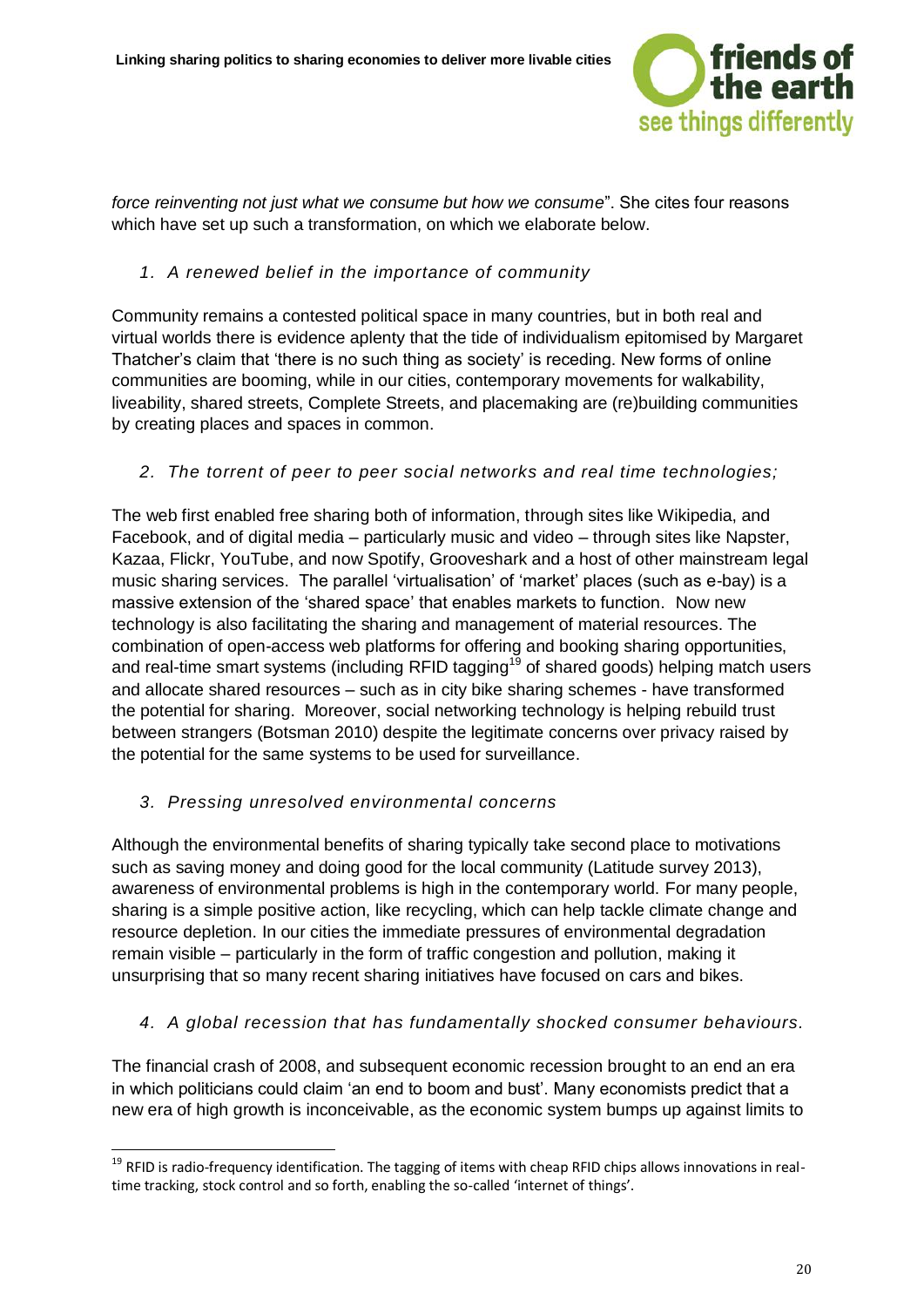

land availability, rising energy prices and climate change. This fundamental uncertainty is reflected in consumer attitudes. Piercy et al (2010, 3) suggest we have entered an "*'age of thrift' which has radically changed customer purchase behaviour, [with] an environment dominated by public scepticism and lack of trust in business and in marketing offers.*" In this context, sharing offers an alternative response to the 'age of austerity' – sticking two fingers up at the exhortations of politicians to spend and get the consumer treadmill turning again.

Together these four drivers are heading us to what Botsman (2010) calls 'the big shift' toward collaborative consumption and sharing. These drivers are not uniquely urban, but the dense populations and physical networks of our cities are critical in enabling sharing as a practical and efficient response to them. It is no coincidence that most sharing services and platforms have launched in specific cities.

The flourishing of the internet has created new virtual commons, with particular challenges that might arise because the spaces or infrastructure of new commons are privately owned, while the content and activity are managed in common.

The 'Tragedy of the Commons' suggests that, in the absence of effective rules or norms for communication, users of common property tend to over-consume it rather than sharing it effectively, degrading its overall quality and productiveness. But this only applies to forms of property that can be degraded in use, rather than those whose value is enhanced by the numbers using them (such as communication networks). Social capital is similarly a shared resource that grows with use. More generally effective common ownership provides a mechanism where individual interests in immediate consumption can be moderated in the interests of the collective. With deliberative negotiation and communication long-term and future interests are *more* likely to be considered.

In general both social and environmental goals would appear to support extension of common property rather than its enclosure and privatisation. The key is then effective rules to ensure communication between users. Effective shared institutions will need to be part of the essential infrastructure of urban and virtual commons: institutions both to defend both the new commons, and to protect civil liberties, especially where the underlying infrastructure is privately owned.

There are also lessons to be learned from commercial markets and methods, notably in development and marketing of networked and complementary products.

Networked and complementary products (from faxes to mobile phones) offer insights into sharing because of the synergies (or lock-ins) that arise from users sharing the same platforms. Suppliers and users both benefit from a greater pool of users sharing the same platform. The early stages of 'market creation' are very difficult. And the snowball effect means that suboptimal products can become locked in $^{20}$ .

<sup>&</sup>lt;sup>20</sup> Marketing strategies for networked products have shifted to selling the network access – rather than the product used to gain access – think free phones with network contracts. This is a different form of selling services rather than products, but does open the prospect of the companies reconditioning phones, or at least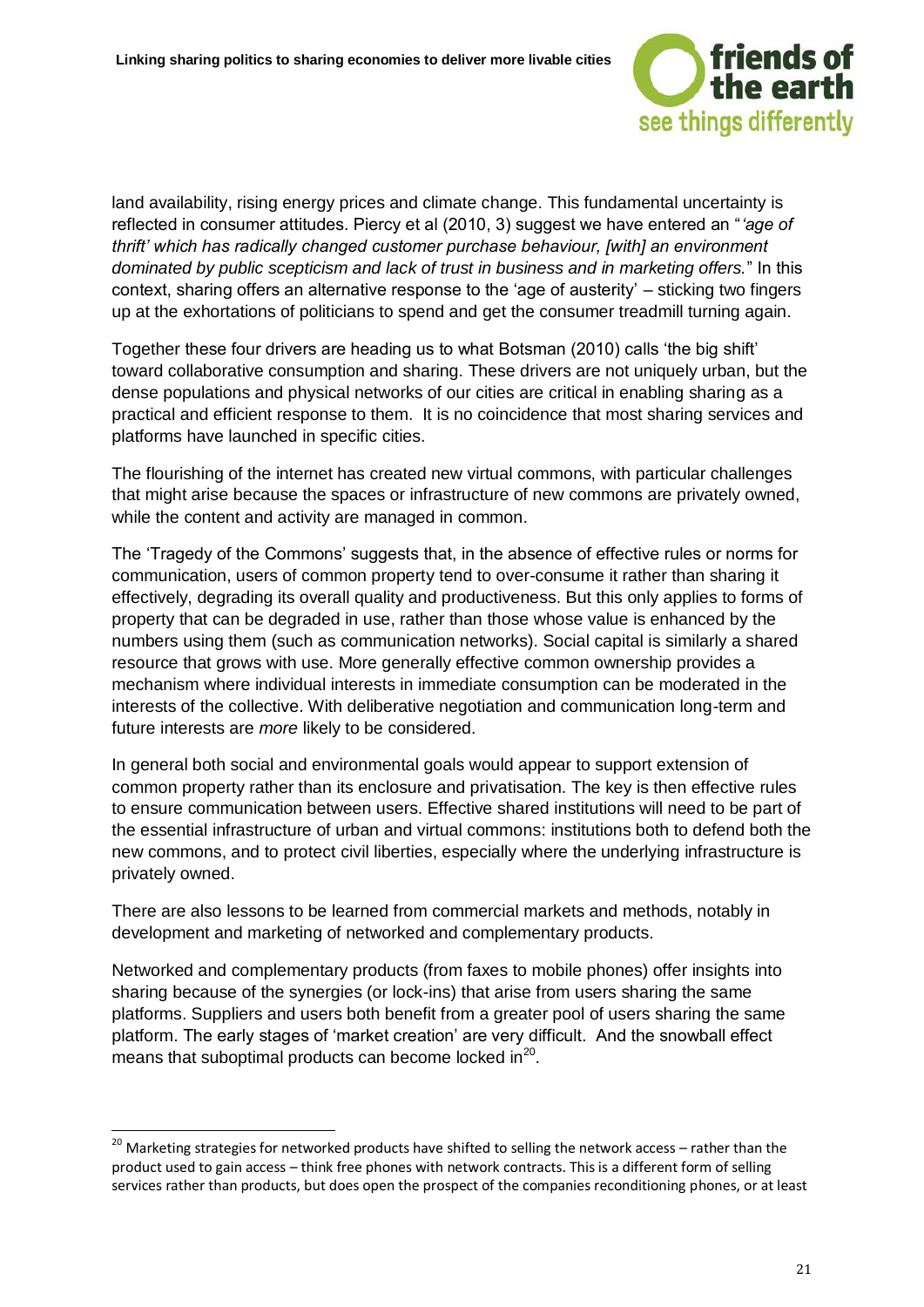

Sharing platforms share some of these characteristics: the web has massively widened the pool of potential users and items available for sharing. The more people involved in a time bank, for example, the more likely a new user will be able to access the skills they need, or find a user for the services they can offer. There are good reasons for supporting consolidation of competing services in this space. As Schiffere (2013) notes: "*Many sharing platforms struggle to reaching critical mass in activities which represent a natural monopoly based on a network effect*" so we need "*infrastructure to consolidate the sharing economy [such as] comparison websites*".

Interventions to support early stage market development are also clearly justified. In the UK, Bristol Council's support for the Bristol Pound by part-paying salaries in the local currency is an excellent example of a market making intervention. And in Seoul the city authority provides an accreditation scheme for sharing nonprofits and corporations. Johnson (2013) notes: **"***By putting the city's stamp of approval on select sharing services, the city builds the public's trust in the sharing economy and introduces citizens to proven and trusted sharing services*".

But in many places the authorities are proving slow to remove legal and commercial obstacles to sharing, or are even actively supporting such obstacles in the interests of incumbent commercial operators whose business models are under threat from the growth of sharing.

Car- and lift-sharing operations have been challenged over insurance and liability. The Economist (2013b) reported: "*In November 2012 the California Public Utilities Commission issued \$20,000 fines against Lyft, SideCar and Uber for "operating as passenger carriers without evidence of public liability and property damage insurance coverage" and "engaging employee-drivers without evidence of workers' compensation insurance*"". Similarly, AirBnB's model has been declared illegal by a judge in New York - as a breach of the city's regulations on hotels making an example of an AirBnB letter - by fining him \$2400. Clearly smarter regulation is desperately needed, but will be resisted by incumbent interests.

Orsi *et al* (2013) suggest a series of regulatory reforms and other activities – notably using their procurement spending accordingly - that cities could implement to enable sharing of transport, food, housing and economic opportunities. Among many practical suggestions they include: providing designated, discounted, or free parking for car-sharing; adopting a city-wide public bike-sharing program; updating the zoning code to make "food membership distribution points" a permitted activity throughout the city; subsidizing shared commercial kitchens; supporting the development of cooperative housing; allowing short-term rental in residential areas; expanding allowable home occupations to include sharing economy enterprise; and procuring goods and services from cooperatives.

Obstacles in governance and economic competition are augmented by cultural ones, and all these seem likely to be much more significant than technical barriers. Belk (2007) highlights that while "*ownership allows sharing, feelings of possessiveness and attachment towards* 

recovering components and materials, in the same way that companies selling chemical services, or in the famous case of Interface, flooring services, can recover and reuse materials in a sequential form of sharing.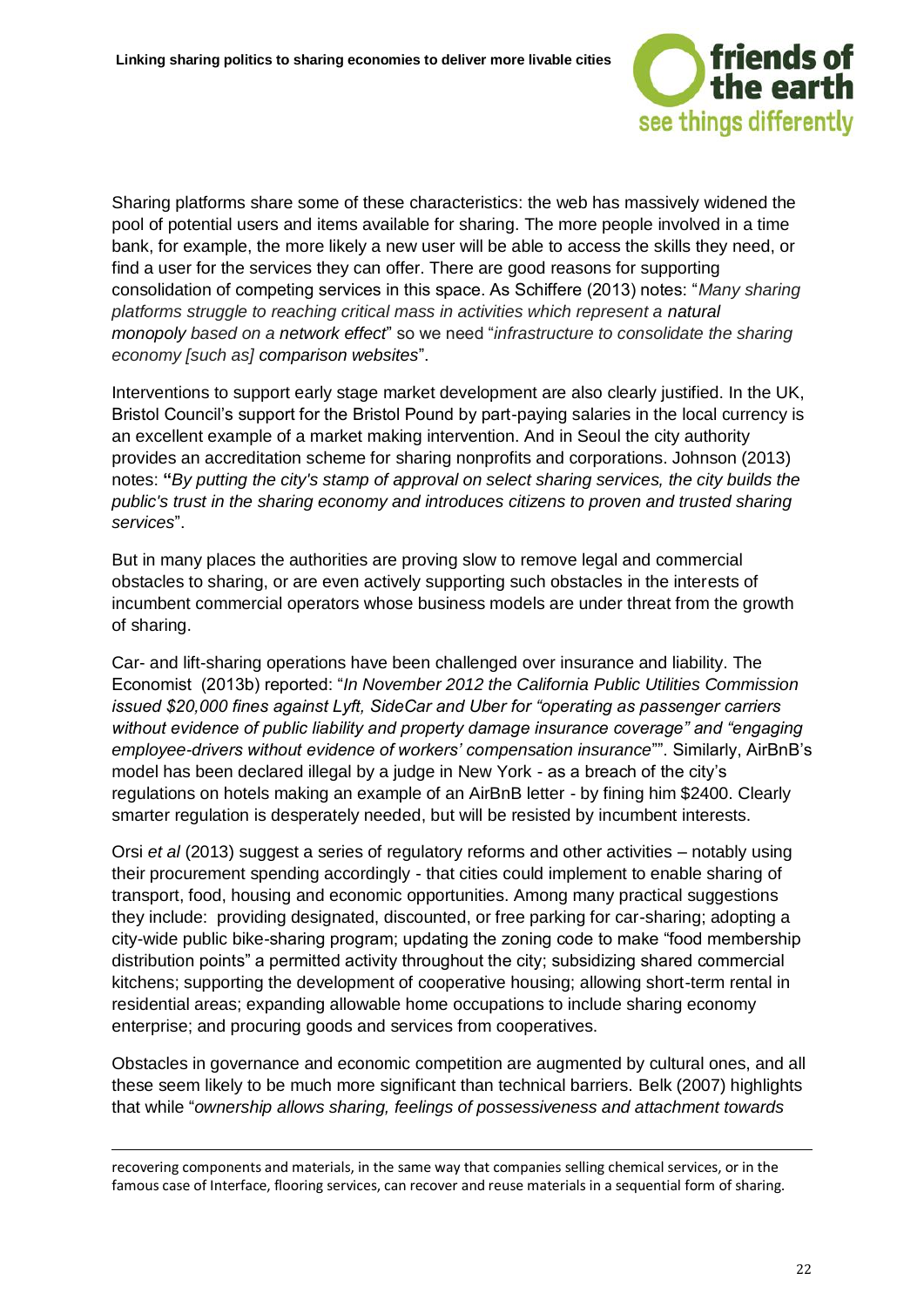

*the things we own or possess discourage sharing*" (p131). And although 'pioneer' groups in modern society appear to be adopting less materialistic values and ethics, there are still large numbers in so-called 'prospector' and 'settler' groups, for whom material success and material belongings appear important (Rose and Dade, undated). For instance, Lamont and Molnár (2001) stress the use of consumption practices to define positive ethnic and racial identities in the face of discrimination: "*Consumption is uniquely important for blacks in gaining social membership. Their experience with racism makes the issue of membership particularly salient, and consuming is a democratically available way of affirming insertion in mainstream society.*" (p42)

Schor (2011) and others have highlighted the growth of sharing alongside new consumption ethics, including 'minimalist' living. But Holt (2013) argues that focusing sustainable consumption interventions on such groups – the bourgeois bohemians or 'bobos' – will not lead to the adoption of similar practices by 'fashion', and that rather, 'mainstreet America' needs interventions that target their needs for basic services and economic stability through shared services and resources.

In this, Holt echoes a wider potential criticism that sharing systems, as they currently exist in the contemporary revival of sharing in western countries, cater far more towards those who have means then those who don't. Official resistance to illegal and informal sharing, such as squatting and work or exchange in the so-called 'black economy) exacerbates this problem, as such sharing on the edge of legitimacy is much more likely to be practiced by poor and disadvantaged groups – often, as in Spanish squatted occupation of homes repossessed by  $b$ anks<sup>21</sup>, mobilised by justice concerns in response to economic collapse.

However, elsewhere, as in both Medellin and Seoul, sharing schemes have been adopted or designed to enhance equality, and such goals can also clearly be adopted in other 'sharing cities'. An official stamp of approval through public provision (for example of libraries) – or as a formal 'standard', as used in Seoul – might prove particularly useful in broadening and destigmatising sharing behaviours.

More pragmatically, people often refrain from sharing because of a fear of a lack of resources, or from a fear of losing control over the process (Lamberton and Rose 2012). Managers or marketers of sharing systems should therefore take opportunities to manage such perceptions, and design systems to minimise such risks, for example recruiting a diversity of users with complementary demands, rather than only similar users with potentially competing demands.

Ligon and Schechter (2011) note that being able to choose who to share with and how much may have an important impact on sharing behaviour. This is both a pragmatic and psychological factor. For example, reluctance to making oneself vulnerable to criticism of private behaviours or attitudes – such as approaches to child care - is also likely to be a factor in reluctance to participate in cohousing for example.

Nonetheless, occasional sharing behaviours are becoming widespread, with 75% in the US sharing digitally, and 50-65% in both the US and UK sharing in other domains too – albeit

<sup>&</sup>lt;sup>21</sup> <http://www.guardian.co.uk/commentisfree/2013/apr/28/spain-indignados-protests-state-of-mind>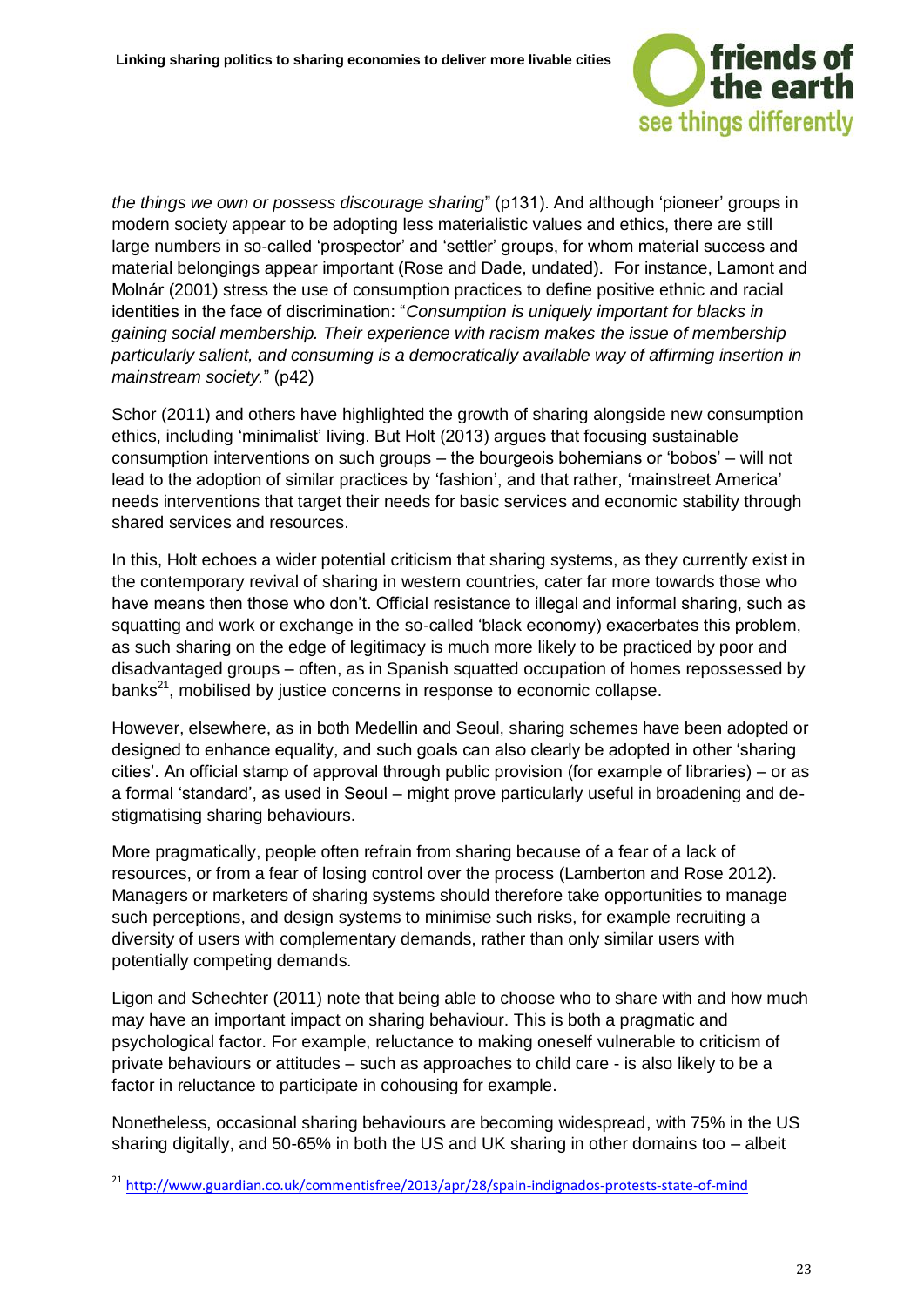

often at a small scale (Latitude, 2013). Most sharers share in multiple domains, and interestingly those who car share typically share more (11 sharing behaviours on average compared to 8 for other sharers). In Germany too "55% have experience of alternative forms of ownership and consumption (product-service systems, private business transactions or collaborative consumption)" (Heinrichs and Grunenberg, 2013, 12). Moreover sharing behaviours appear to be multiplying through the establishment of sharing norms and trustbuilding online (Latitude, 2013), the importance of which cannot be underestimated $^{22}$ .

Opposition to sharing may also arise from a liberal perspective because of the implications of some sharing – notably of vehicles - for internet freedoms and civil liberties. The idea that sharing might open one up to greater surveillance and tracking of ones movements will be repugnant to many (if not actually a great change in practice). Clearly using the potential of new technologies to minimise impacts on civil liberties and to maximise data privacy is likely to be critical to delivering sharing in a just manner $^{23}$ .

This brief survey suggests that sharing is set to grow further. In the final section, below, we turn to the opportunities for truly shareable cities.

#### **How far might sharing go?**

-

It should be clear that sharing is a powerful contemporary trend. Over the past decade it has grown rapidly to the point where it might be perceived as a threat to incumbents in both business and politics. The ways in which the engagement between sharing – as a disruptive innovation – and the conventional, incumbent approaches play out will largely determine how far sharing might go.

A bleak analysis might suggest that collective consumption is already being co-opted by the business mainstream, even while it is being resisted through regulatory and legal means. To some degree sharing is being commercialised and bought-up by the incumbents. Avis' purchase of Zipcar (and its share in Wheelz) exemplifies the trend towards this possible future. Similarly, political sharing might be dominated by exclusive strategies within wealthy communities. The proposal to construct a shared 'citadel' around an arms factory in Idaho is perhaps a mad-cap extreme, but gated communities, *within* which sharing of private facilities and resources is enabled, are entirely plausible.

Yet such outcomes would be a travesty of the true possibilities of sharing. Many better opportunities exist to enhance sharing and ensure fairness. Cities and city authorities are key actors here, with the potential to shape the development of sharing at a grand scale. Today's revival of economic sharing could be spread globally, and underpin a revival of political sharing. This section outlines some of those opportunities, and some of the benefits that might arise.

 $22$  Despite the relative anonymity of the web, many sharing platforms provide facilities for user reviews which (like ebay seller ratings) have become a key tool for trust building, while direct links to Facebook and other social media sites can allow users of sharing services to check out potential loaners / borrowers in advance.

<sup>&</sup>lt;sup>23</sup> Similarly if governments and corporations collaborate to enable intrusive control over mobile and web technologies for security, and surveillance purposes, this would dramatically undermine the value of these platforms for sharing (whether economic or political).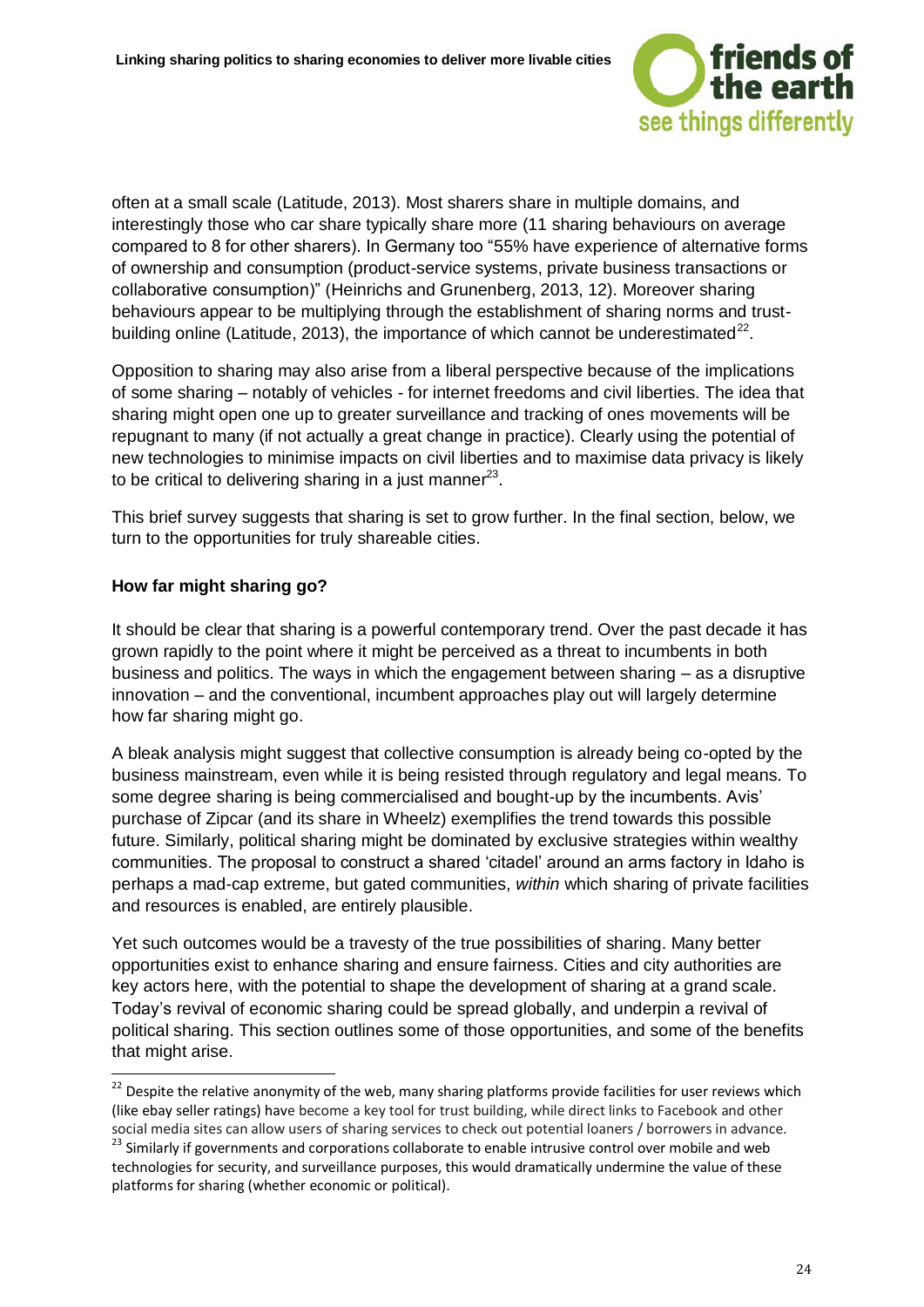

Despite notable successes like AirBnB, most sharing initiatives are relatively small scale, and in many cases we can conceive of both niche expansion (sharing taking a greater share of the 'market' for particular products or services) and geographical replication. The Latitude survey (2013) sought to assess both current provision and demand for different sharing services. It suggested that sharing time/responsibilities, household items and appliances, money (eg via credit unions or crowd financing), cars and living space all have significant potential for further growth in the US with lower current provision and higher latent demand.

But the sharing economy also offers a broader chance to reinvent economic models that treat us as whole people (not just consumers or shareholders) and thus to reshape our identities – moving away from damaging forms of identity that rely on possessions and consumption rather than relationships and experiences<sup>24</sup>. Shared community production facilities, energy generation systems and credit unions offer new models of co-production, further blurring the distinctions between work and consumption. If such models are nurtured, then there are good prospects for us to take our whole, sociable selves into our political interactions – rather than responding to the one-dimensional dog-whistle politics of tax or immigration for example.

The diversity of the sharing culture makes it difficult to summarise the measures that might enable such positive outcomes. But the typologies presented earlier suggest some important directions and approaches. Measures to support sharing need to ensure inclusivity, enable participation and build collaborative networks. They must also include areas in which sharing remains unrecognised, rare or non-existent. For example, in terms of sharing, co-production is almost invisible beside collaborative consumption, yet some of the most exciting opportunities recruit ordinary people into both production and consumption in collaborative lifestyles. Similarly a focus on products and services risks neglect of underpinning economic activities in community finance, energy supply and materials recovery. And overarching all else, failure to recognise the city as a co-production of its citizens, rather than just as a venue for sharing, will critically handicap the new sharing culture.

To shape the future of sharing, we must understand how it might disrupt and transform – or be resisted and transformed by – conventional business practices. At present much of this is unknowable, but we can suggest some likely trends and pose some questions.

For instance, the impact of the internet on many businesses – from stockbroking to betting – rather than a uniform process of cutting out the middle men (or disintermediation) as first often predicted – has seen establishment of new intermediaries. These may be online subsidiaries of the conventional businesses or entirely new enterprises. We see the same with sharing. As well as innovative peer-to-peer ridesharing services, we see car hire companies and even car-makers buying into the car sharing market. In similar terms, AirBnB is an unconventional online travel intermediary. Professional sellers have emerged on ebay, and we can expect to see people buying cars to share them for profit, as they buy solar

<sup>&</sup>lt;sup>24</sup> For those goods that remain critical to identity formation, models of shared ownership might maintain this aspect more effectively than those of shared use.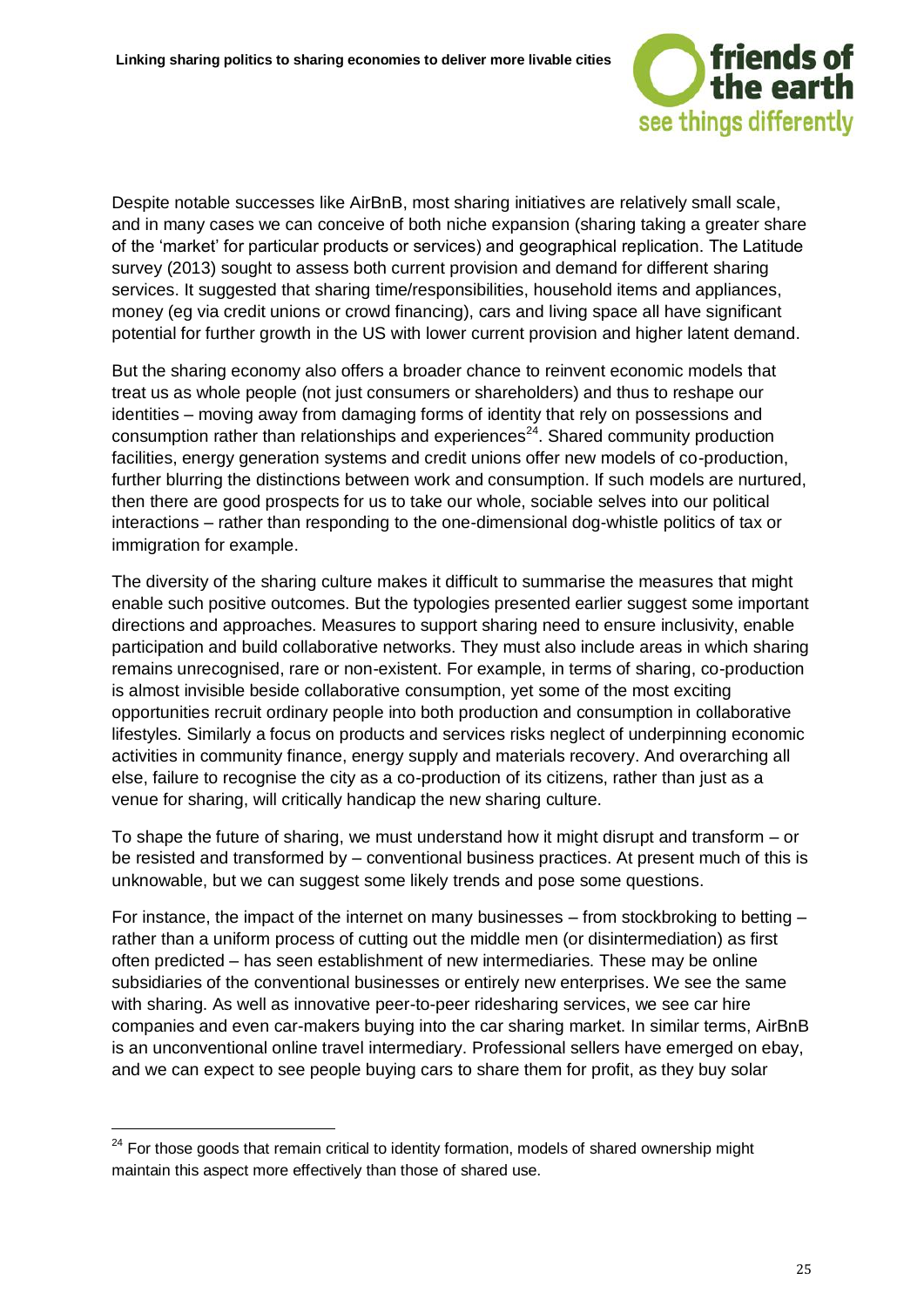

panels to make money back from electricity sales, with intermediaries or aggregators taking a significant share of the returns for matching up users and providers $^{25}$ .

Incumbents can, and will simultaneously resist the new entrants and negotiate with them. Some will change strategies to better complement the new intermediaries – for example manufacturing more durable products better suited to intensive shared use, or to hold resale value; adding features that make the product more easily sharable (such as in-car systems for keyless sharing), or more easily (re)customisable to multiple sharers' needs.

The sharing sector is, however, also vulnerable to the same sort of stock valuation bubbles that have marked other generations of online enterprises. Cities and other authorities will need to be alert to this risk, especially to ensure that socially oriented sharing platforms are not starved of capital, skills and resources, and are not also lost when such a bubble bursts.

In the light of such trends, this final section seeks to identify some of the other actions cities (or indeed other levels of governance) might take to:

- stimulate expansion and replication of sharing schemes,
- extend sharing into new (or less widely shared) resources, or
- strengthen the underlying infrastructure and enablers of urban shareability.

#### *Expansion and replication of sharing schemes*

-

As sharing schemes grow, and particularly as they become formalised, they can run into all sorts of barriers, such as tax treatment, rules and a wide range of regulations,

The tax treatment of payments for activities such as ride-sharing, or letting out of rooms via AirBnB is delicate. Too heavy a tax burden and socially and economically valuable activity will be discouraged; too light, and successful sharing might dangerously erode the tax base – or even be abused as a deliberate tax avoidance strategy. In poor cities and countries struggling to fund even basic public services, a cut in the tax base arising from individual sharing might do greater harm to the provision of the collective commons of public services.

Rather than resisting sharing as a part of the 'black economy', tax and benefit rules need to recognise and permit it – with sensible thresholds for taxation of individual earnings from the sharing economy. Similarly, a better response to weak tax bases is tax sharing<sup>26</sup>. For example within the USA, Minneapolis-St Paul (The Twin Cities) is: "*known for its unique tax base sharing program. Under the fiscal disparities program, taxing jurisdictions in the sevencounty area contribute 40 percent of the growth in commercial-industrial (CI) property tax base since 1971 into an area-wide shared pool. Shared tax base is then redistributed back to jurisdictions - reducing fiscal disparities. Redistribution is based on population and the value of all property relative to the metro average.*" (Metrocouncil.org 2012)

<sup>&</sup>lt;sup>25</sup> At least in sharing enterprises, unlike many other internet businesses (online media, social networks, search engines), individual providers are likely to receive some payment for their contribution.

<sup>&</sup>lt;sup>26</sup> Our working definition of cities is 'functional urban areas' including both urban cores and suburbs. 'Taxsharing' might be one of the useful tools to ensure that such cities can function – and equitably so - even where they are divided into different administrative areas.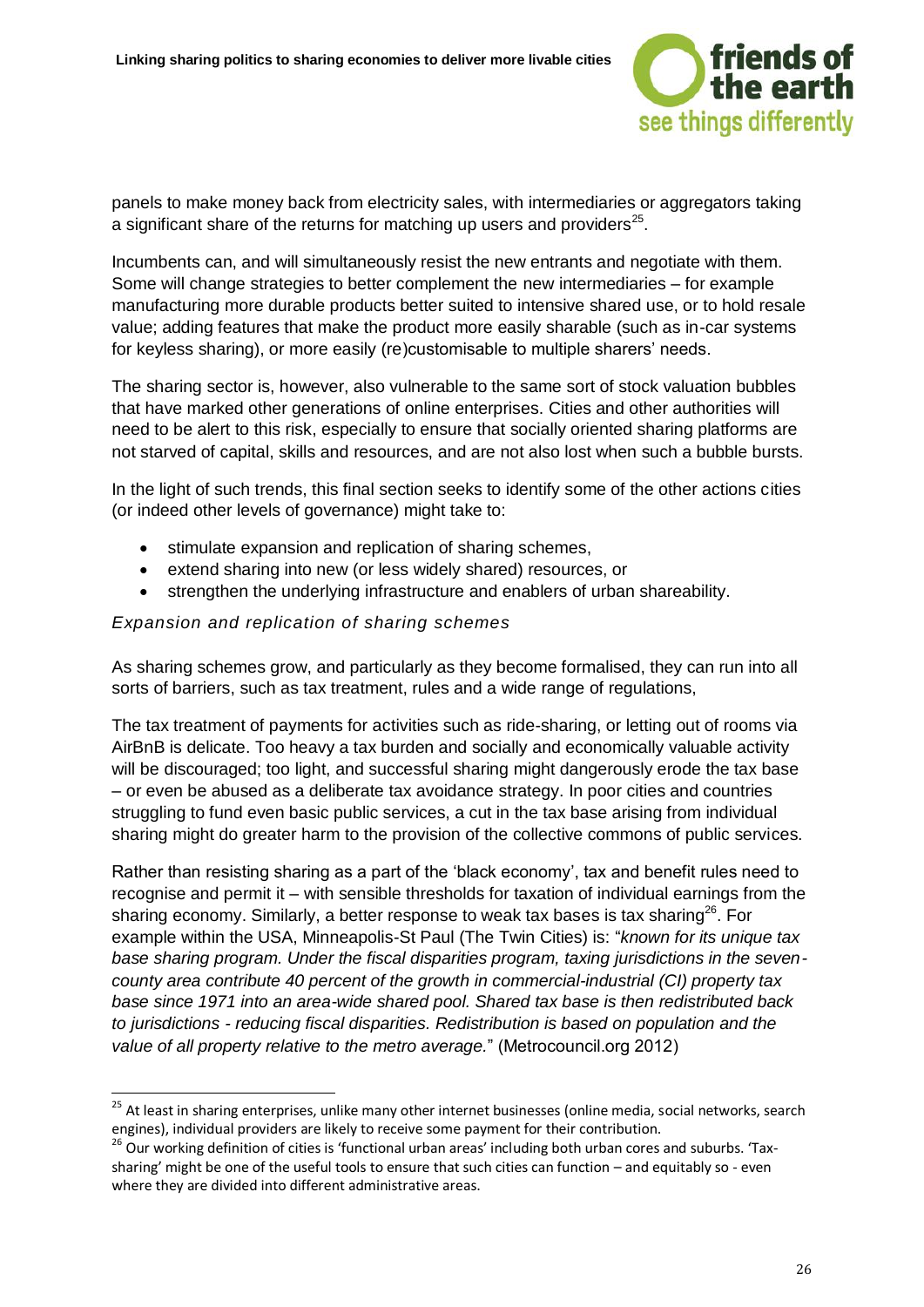

Cities need tax rules and other regulations that facilitate sharing. Orsi et al (2013) set out many of the reforms needed at a city scale. Reforms are typically needed in rules on business registration, public health, planning and zoning, insurance and liability, and more.

For example three states (California, Oregon and Washington) have so far "*passed laws relating to car-sharing, placing liability squarely on the shoulders of the car-sharing service and its own insurers, just as if it owned the car during the rental period. The laws also prohibit insurers from cancelling owners' policies*". (Economist 2013b)

Similarly, current zoning and permitted use rules were typically not written with sharing in mind. US Planning and Zoning laws were intended to separate out 'incompatible uses' (eg a slaughter house next to homes). But this term has now been extended to prevent the turning of homes into places of (certain kinds of) business. For instance the City of San Francisco prohibits short term rentals (less than 32 days) under such rules. However, 'accessory uses' in zoning parlance are *customary* and *incidental* uses we do, or might make of our homes. If it can be established that these uses are *of benefit* to the community, such as sharing schemes (for all the reasons mentioned in this paper), then a challenge might be made to a Zoning Board of Appeal. But more widely the rules need explicit recognition of sharing uses incidental to residential ones<sup>27</sup>.

Smart regulatory reforms may also be needed at national or federal levels, for example to provide a supportive intellectual property and copyright environment. Typically such an environment is one in which open-source and creative commons style sharing are enabled.

#### *Extending sharing to new resources*

-

Our brief survey of sharing activity suggests there are few resources as yet untouched by the sharing culture, but that there are opportunities for much greater active support for collective sharing behaviours in co-production and in the political domain. The most effective and powerful models for sharing have perhaps yet to be identified for land – where land reform and land taxation measures could unlock vast potential for enhanced sharing of scarce urban land – and finance, where the potential synergies between local currencies, crowd financing and credit unions might prove substantial.

The potential for co-production of renewable energy on rooftops and in neighbourhoods could be stimulated by local grids and 'private wire' arrangements, such as that supported by the local authority in Woking in the UK. Similarly support for local fab-labs could underpin localised co-production with significant environmental and social benefits

Getting land-sharing right underlies the idea of the genuinely sharing city. It is not only a means to efficient use of perhaps the scarcest resource in cities, but inflated land and property values can otherwise exclude poorer and disadvantaged groups from the other

<sup>&</sup>lt;sup>27</sup> Resolution no 87 "In Support of Policies for Shareable Cities", debated at The U.S. Conference of Mayors 81st Annual Meeting June 21-24, 2013 in Las Vegas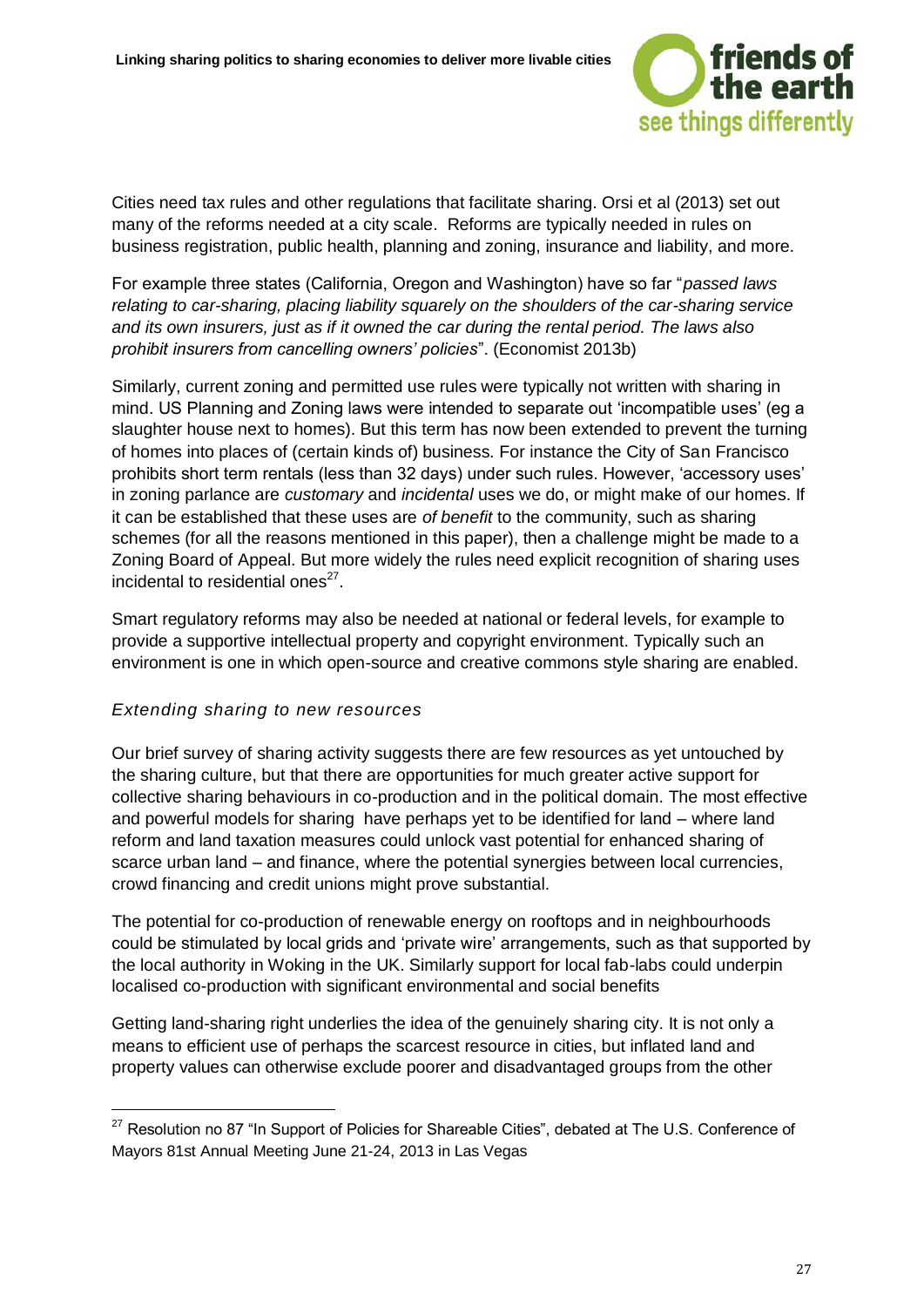

shared facilities and opportunities of the city. Delivering a Right to the City requires us to overturn the domination of land use and development by speculative interests in favour of diverse land sharing through, for example, land rights, community ownership, community titling of squatted land, more multiple use, recognition of informal uses, rent control and land value taxation.

#### *Strengthening infrastructure and enablers*

The land reforms suggested above would also provide a foundation for enhanced sharing in many other dimensions – supporting everything from shared workplaces to community facilities. They would also ensure that cities continued to house dense diverse populations, providing the underlying market for effective sharing.

In parallel with such reforms to maintain urban space, measures are also needed to protect and extend the shareability of cyber-space. Cities need to continue investing in ICT infrastructure, such as high-capacity broadband connections, and in ensuring access for all through, for example, free wifi in public spaces and public buildings, and access to training and, where necessary, finance and resources to overcome the digital divide<sup>28</sup>.

Cities and other authorities must also collaborate to protect internet rights and freedoms, both to minimise civil liberties disincentives to sharing behaviours, and to ensure a strong shared political demos.

#### **Conclusion**

-

Sharing offers both a sustainable foundation for participatory urban democracy and a transformative approach to urban futures. The emerging sharability paradigm as we've described it, echoes and helps fulfil the basic tenets of the Right to the City (RTTC) as both a movement and an idea: "*Right to the City was born out of desire and need by organizers and allies around the country to have a stronger movement for urban justice. But it was also born out of the power of an idea of a new kind of urban politics that asserts that everyone, particularly the disenfranchised, not only has a right to the city, but as inhabitants, have a right to shape it, design it, and operationalize an urban human rights agenda.*" (righttothecity.org 2013).

As we have seen, sharing does not just offer this potential in cities in the rich world – it also offers a strategy or new paradigm for cities in the developing world, with potentially much broader application to challenges of slum improvement and infrastructure development – which might be partly met through community scale sanitation, water and power supply and distribution investments for example.

And perhaps even more importantly, a sharing culture offers the potential to build greater empathy and solidarity between rich and poor neighbourhoods, rich and poor cities, and the rich and poor worlds.

<sup>&</sup>lt;sup>28</sup> Measures to regulate and sensibly enable sharing platforms that are commercial enterprises, yet free to users through revenues from advertising or data provision, may also be required.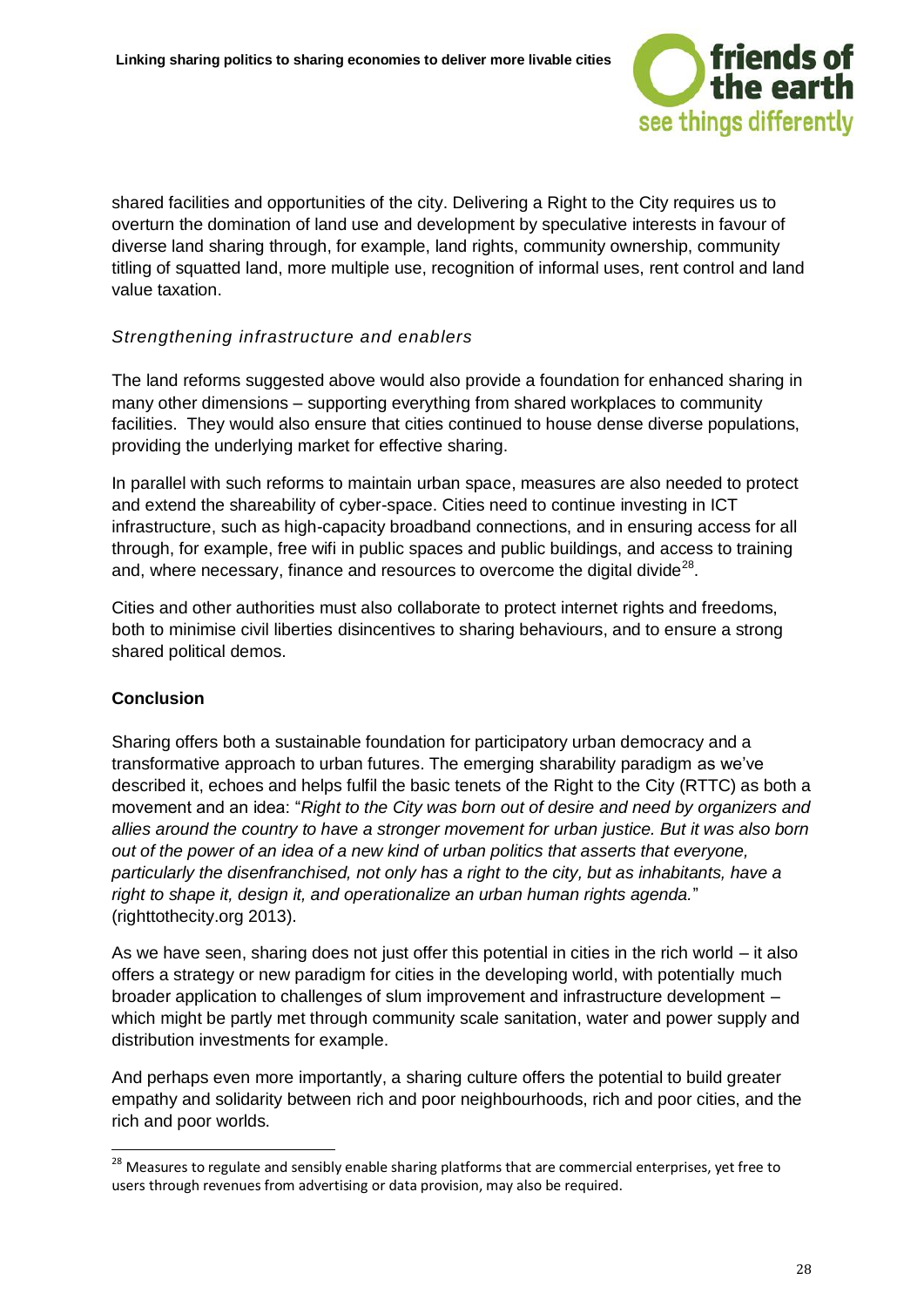

Building a sharing infrastructure and culture is quite simply one of the most important things cities can do to contribute to a fair and sustainable world.

#### **References**

Agyeman, J 2013. *Introducing just sustainabilities: Policy, planning and practice*. Zed Books

- Alfonzo, M., MG Boarnet, K Day, T McMillan and CL Anderson, 2008. 'The relationship of neighbourhood built environment features and adult parents' walking'. *Journal of Urban Design* 13(1): 29–51
- Amin A 2008. 'Collective culture and urban public space', *City*, 2, 1: 5-24
- Belk, R 2007. "Why Not Share Rather Than Own." *Annals of the American Academy of Political and Social Science* 611: 126-140
- Belk, R 2010. "Sharing." *Journal of Consumer Research* 5: 715-734
- Botsman, R 2010. The case for collaborative consumption TEDx [http://www.ted.com/talks/rachel\\_botsman\\_the\\_case\\_for\\_collaborative\\_consumption.html](http://www.ted.com/talks/rachel_botsman_the_case_for_collaborative_consumption.html)
- Botsman, R and R Rogers, 2010 *What's Mine Is Yours: The Rise of Collaborative Consumption*. Harper Business
- Capello, R & A Faggian, 2005. Collective Learning and Relational Capital in Local Innovation Processes. *Regional Studies* 39(1) 75-87
- Chiappori, P-A 1994. "Collective Models of Household Behavior: The Sharing Rule." Approach." *Agricultural household modelling and family economics* 205-216. Online at: <http://www.ifpri.org/sites/default/files/pubs/pubs/jhu/households/intrahhresch03.pdf>
- Cho, S, SG Kim and RK Roberts, 2011. Measuring the Effects of a Land Value Tax on Land Development. *Applied Spatial Analysis and Policy* 4(1):45-64
- Cobb, C, T Halstead and J Rowe, 1995. If the GDP is up, why is America down? *The Atlantic Monthly,* 59–78
- Co-operatives UK, 2011. *The great sharing economy. A report into sharing across the UK*. Cooperatives UK Limited
- Crocker, DA and T Linden, eds. 2008. *Ethics of Consumption: The Good Life, Justice and Global Stewardship.* Oxford: Rowman & Littlefield Publishers.
- Dunn, E, D Gilbert and T Wilson, 2011. If money doesn't make you happy, then you probably aren't spending it right. *Journal of Consumer Psychology* 21 (2011) 115**–**125
- *Economist, The.* 2013. 'The rise of the sharing economy' March 9<sup>th</sup> 2013.
- *Economist, The.* 2013b. 'All eyes on the sharing economy' March 9<sup>th</sup> 2013.
- El-Khatib, M 2013. Tahrir Square as Spectacle: Some Exploratory Remarks on Place, Body and Power. *Theatre Research International*, 38: 104-115
- El Sadek, 2011. *The Streets of Cairo and the Battle for Public Space*. Masters Thesis, University of Cambridge. Accessed online at: [http://www.idbe.org/uploads/El-](http://www.idbe.org/uploads/El-Sadek,%20F.%20(2011)%20The%20streets%20of%20Cairo%20and%20the%20battle%20for%20public%20spaceOCR.pdf)[Sadek,%20F.%20\(2011\)%20The%20streets%20of%20Cairo%20and%20the%20battle%20for](http://www.idbe.org/uploads/El-Sadek,%20F.%20(2011)%20The%20streets%20of%20Cairo%20and%20the%20battle%20for%20public%20spaceOCR.pdf) [%20public%20spaceOCR.pdf](http://www.idbe.org/uploads/El-Sadek,%20F.%20(2011)%20The%20streets%20of%20Cairo%20and%20the%20battle%20for%20public%20spaceOCR.pdf)
- Florida, R and G Gates, 2001. *Technology and Tolerance: The Importance of Diversity to High-Technology Growth,* The Brookings Institution Center on Metropolitan and Urban Policy
- Friedrichs, C 1995. *The Early Modern City, 1450-1750*. Longman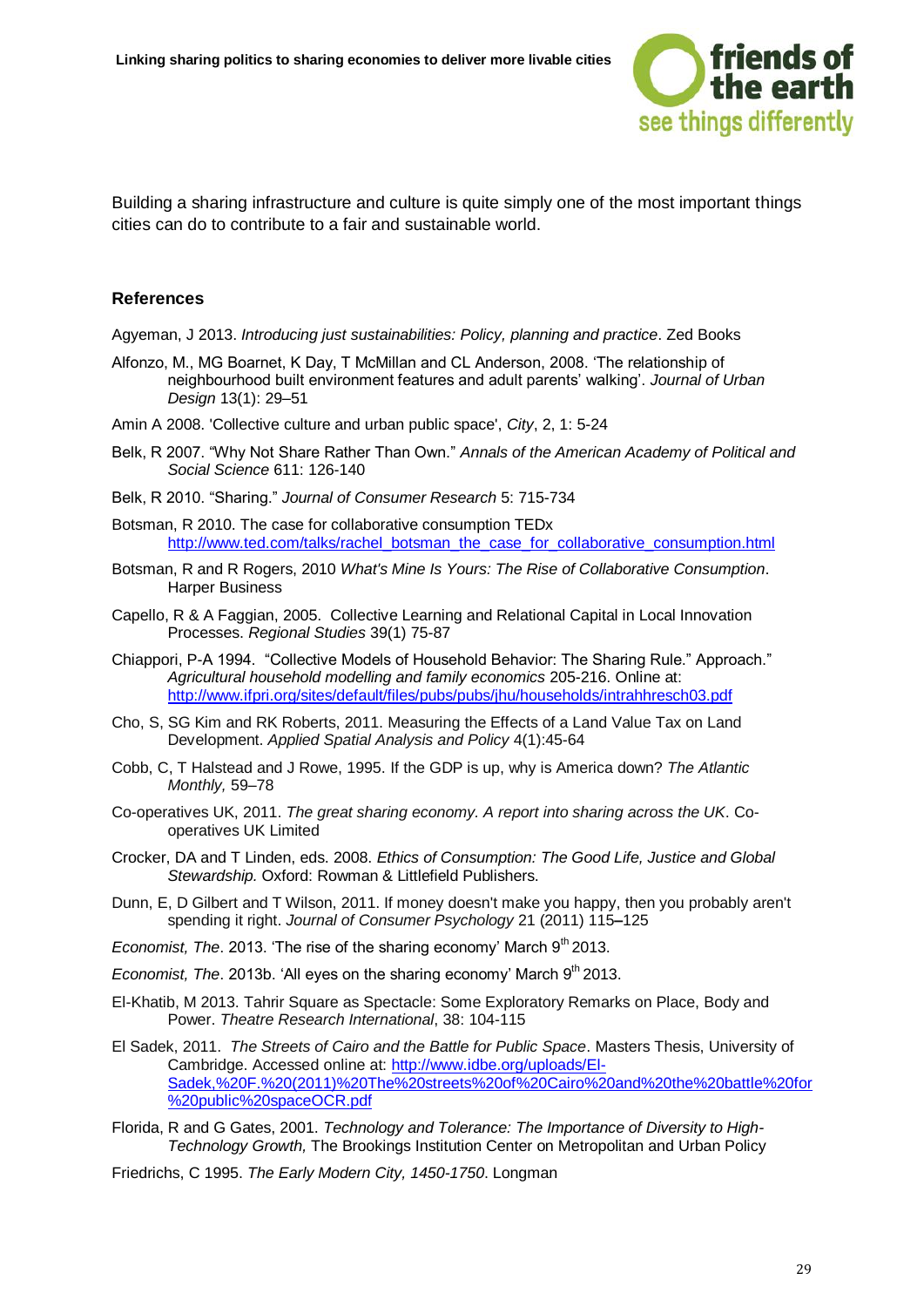

Gabriel, R 2013. *Why I buy: Self, taste, and consumer society in America*. University of Chicago Press

- Galiani S and E Schargrodsky, 2009. *Property Rights for the Poor: Effects of Land Titling* Ronald Coase Institute Working Paper Number 7
- Hamilton-Baille, B 2008. Towards Shared Space *Urban Design International* 13, 130–138
- Harvey, D 2012. *Rebel Cities: from the right to the city to the urban revolution*. Verso, London.
- Heinrichs, H and H Grunenberg, 2013. *Sharing Economy: Towards a New Culture of Consumption?* 21 S. Lüneburg: Centre for Sustainability Management.
- Holt, D 2013. forthcoming "Why the Sustainable Economy Movement Hasn't Scaled and How to Fix It: Toward a Campaign Strategy That Empowers Main Street"
- Ivanova, MN 2011. "Consumerism and The Crisis: Wither 'the American Dream'? *Crit Sociol* 37: 329
- Jackson, T 2009. *Prosperity Without Growth? The transition to a sustainable economy*. London: Sustainable Development Commission
- Jarvis, H 2011. "Saving space, sharing time: integrated infrastructures of daily life in cohousing" *Environment and Planning A* **43**(3) 560 – 577
- Johnson, C 2013. Is Seoul the Next Great Sharing City? *Blog entry*, 16<sup>th</sup> July 2013. <http://www.shareable.net/blog/is-seoul-the-next-great-sharing-city>
- Kasser, T and KM Sheldon, 2000. "Of Wealth and Death: Materialism, Mortality Salience and Consumption Behavior." *Psychological Science.*  <http://web.missouri.edu/~sheldonk/pdfarticles/PS00.pdf>
- Knight, R, J Adoko, A Siakor, T Auma, T Kaba and I Tankar, 2012 A Protecting Community Lands an*d Resources: Evidence from Liberia, Mozambique and Uganda*. International Development Law Association
- Lamberton CP and RL Rose, 2012. When is ours better than mine? A framework for understanding and altering participation in commercial sharing systems. *Journal of Marketing,* July
- Lamont, M and V Molnár, 2001. 'How blacks use consumption to shape their collective identity: evidence from African-American marketing specialists'. *Journal of Consumer Culture* 1(1): 31–45
- Latitude, 2013. *The new Sharing Economy: a study by Latitude in collaboration with Shareable magazine*. Online at:<http://latdsurvey.net/pdf/Sharing.pdf>
- Layard, R 2011. *Happiness: Lessons from a New Science* (Second Edition) Penguin
- Ligon, E and L Schechter, 2011. "Motives for Sharing in Social Networks." *Journal of Development Economics* 1: 1-14
- Low, S and N Smith, 2006 (eds) *The Politics of the Public Sphere*. London: Routledge
- Alcaldía de Medellín 2004. *Plan de Desarrollo 2004-2007: Medellín, Compromiso de Toda la Ciudadanía*. Medellín: Alcaldía de Medellín
- Massey, D 1995. 'Places and their pasts'. *History Workshop Journal* 39(1): 182–92
- Metrocouncil.org, 2012. 'Fiscal disparities. Tax base sharing in the Twin Cities Metropolitan area' <http://www.metrocouncil.org/Data-Maps/Fiscal-Disparities.aspx>
- Mitrache, G 2012. Architecture, Art, Public Space. *Procedia-Social and Behavioral Sciences* 51: 562- 566
- Mumford, L 1961. *The City in History: Its Origins, Its Transformations, and Its Prospects.* Harcourt, Brace & World (New York)

NLC, 2011. *Integrating Bike Share Programs into a Sustainable Transportation System*. NLC City Practice Brief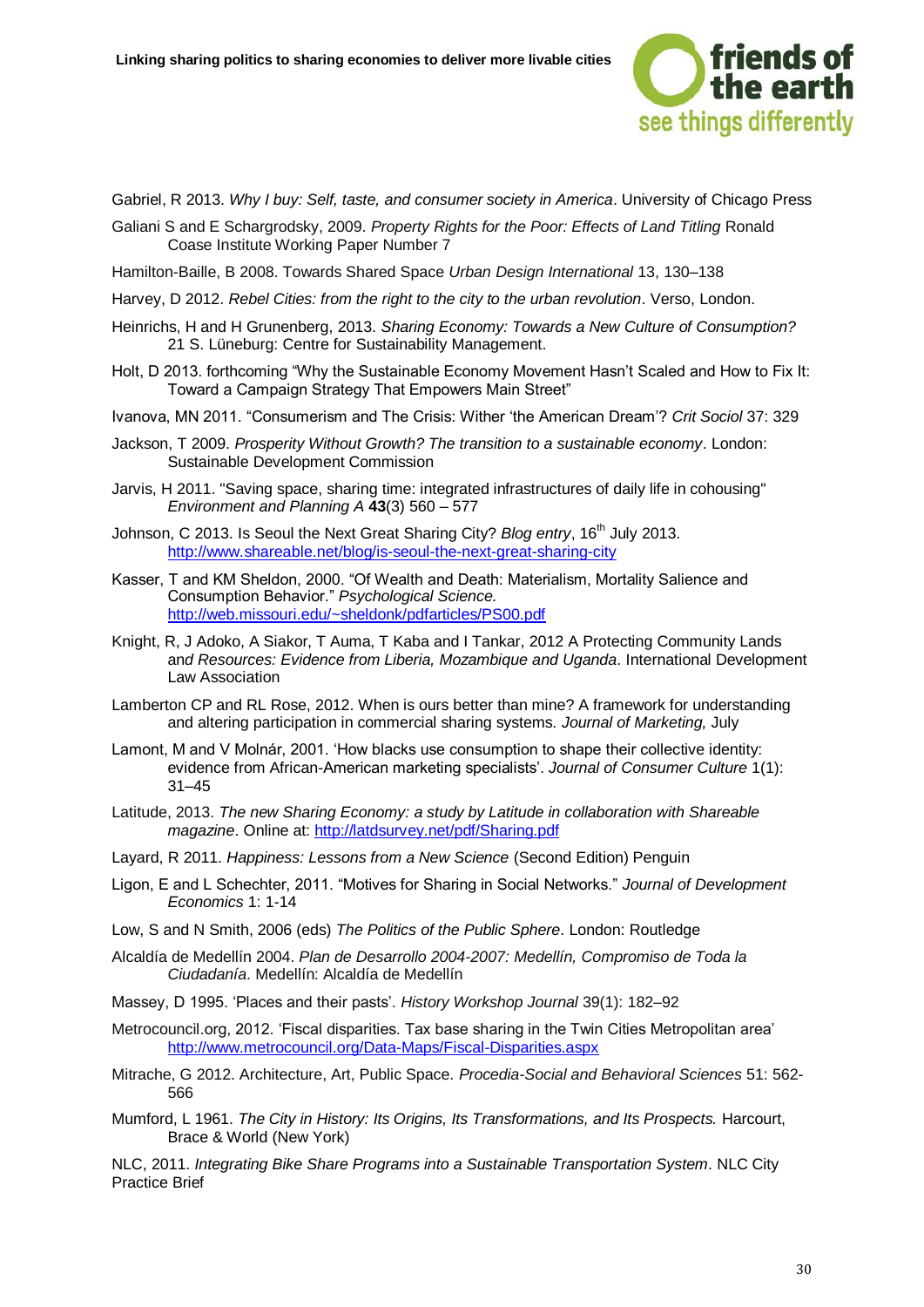

- Office of the Deputy Prime Minister, 2004. *Safer Places: The planning system and crime prevention*. London: Office of the Deputy Prime Minister and Home Office
- Orsi, J, Y Eskandari-Qajar, E Weissman, M Hall, A Mann, and M Luna, 2013. *Policies for Shareable Cities: A sharing economy policy primer for urban leaders*. Shareable and the Sustainable Economies Law Center. Available at [http://www.shareable.net/blog/policies-for-a-shareable](http://www.shareable.net/blog/policies-for-a-shareable-city)[city](http://www.shareable.net/blog/policies-for-a-shareable-city)
- Ozanne, LK and PW Ballantine, 2010. Sharing as a form of anti-consumption? An examination of toy library users. *Journal of Consumer Behaviour* 9(6): 485–498
- Piercy, N, D Cravens and N Lane, 2010. Marketing out of the recession: recovery is coming, but things will never be the same again *The Marketing Review*, 10(1): 3-23
- Piff, PK, DM Stancato, S Côté, R Mendoza-Denton, and D Keltner, 2010. Higher social class predicts increased unethical behaviour. *PNAS* [www.pnas.org/cgi/doi/10.1073/pnas.1118373109](http://www.pnas.org/cgi/doi/10.1073/pnas.1118373109)
- Pine, J and J Gilmore 2007. *Authenticity: What Consumers Really Want.* Harvard Business Press
- Princen, T 2005. *The Logic of Sufficiency.* Cambridge: MIT Press
- Pucher, J and JL Renne, 2003. 'Socioeconomics of urban travel: evidence from the 2001 NHTS'. *Transportation Quarterly* 57(3): 49–77
- Putnam, R 1995. Bowling Alone: America's Declining Social Capital An interview with Robert Putnam. *Journal of Democracy* 6(1): 65-78
- Radywyl N and C Biggs, 2013. Reclaiming the commons for urban transformation *Journal of Cleaner Production* 50: 159–170
- Ridley, M 1996. *The Origins of Virtue*. London, Viking
- righttothecity.org, 2013. *Mission and History* <http://www.righttothecity.org/index.php/about>
- Rose, C and P Dade, undated. Using Values Modes. Online at: <http://www.campaignstrategy.org/articles/usingvaluemodes.pdf>
- Schifferes, J 2013. Sharing our way to prosperity (Part 1) and Profiting from Sharing (Part 2). *RSA Blog entries*: August 6, 2013. Online at: [http://www.rsablogs.org.uk/2013/social](http://www.rsablogs.org.uk/2013/social-economy/sharing-prosperity/)[economy/sharing-prosperity/](http://www.rsablogs.org.uk/2013/social-economy/sharing-prosperity/)
- Schmidt, MFH and JA Sommerville, 2011. Fairness Expectations and Altruistic Sharing in 15-Month-Old Human Infants. *PLoS ONE* 6(10): e23223. doi:10.1371/journal.pone.0023223
- Schor, J 2011. *True Wealth: How and Why Millions of Americans Are Creating a Time-Rich, Ecologically Light, Small-Scale, High-Satisfaction Economy*. Penguin
- Semenza, J and **T** March 2009. An Urban Community-Based Intervention to Advance Social Interactions**.** *Environment and Behavior* Volume 41**(**1**)** 22-42
- Sen, A 2009. *The idea of justice*. Allen Lane, London
- Shaftoe, H 2008. *Convivial urban spaces*. Routledge/Earthscan, London
- Shinew, KJ, TD Glover and DC Parry, 2004. 'Leisure spaces as potential sites for interracial interaction: community gardens in urban areas'. *Journal of Leisure Research* 36(3): 336–55
- Siemens, 2011. Green City Index<http://www.siemens.com/entry/cc/en/greencityindex.htm>
- Smith CE, PR Blake and PL Harris, 2013. I Should but I Won't: Why Young Children Endorse Norms of Fair Sharing but Do Not Follow Them. *PLoS ONE* 8(3): e59510. doi:10.1371/journal.pone.0059510
- State of the Sharing Economy, 2013. Online at: [http://www.thepeoplewhoshare.com/tpws/assets/File/TheStateoftheSharingEconomy\\_May201](http://www.thepeoplewhoshare.com/tpws/assets/File/TheStateoftheSharingEconomy_May2013_FoodSharingintheUK.pdf) [3\\_FoodSharingintheUK.pdf](http://www.thepeoplewhoshare.com/tpws/assets/File/TheStateoftheSharingEconomy_May2013_FoodSharingintheUK.pdf)